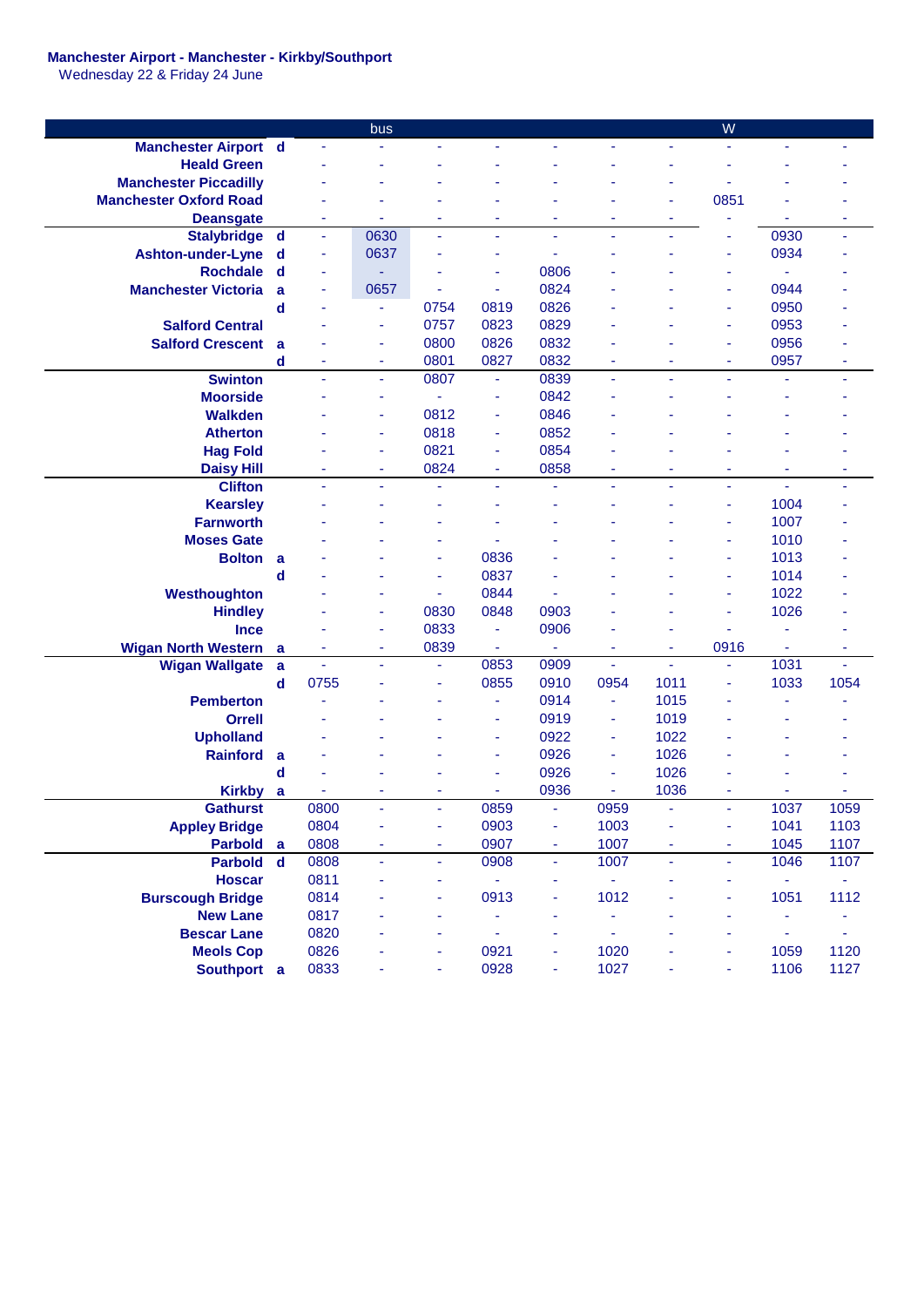|                               |             |      |      |                | B                        |      | W    |      |      |                          |                |
|-------------------------------|-------------|------|------|----------------|--------------------------|------|------|------|------|--------------------------|----------------|
| <b>Manchester Airport d</b>   |             |      | ÷    | ٠              | 1028                     | ÷    | 1128 | ä,   |      | ÷                        |                |
| <b>Heald Green</b>            |             |      |      | ÷              | 1032                     | ٠    | 1132 | ä,   |      |                          |                |
| <b>Manchester Piccadilly</b>  |             |      |      | ÷              | 1047                     | ÷    | 1147 | Ξ    | 1218 |                          |                |
| <b>Manchester Oxford Road</b> |             |      |      | ÷              | 1050                     |      | 1150 | ÷    | 1221 |                          |                |
| <b>Deansgate</b>              |             |      |      | ä              |                          |      |      | ä,   |      |                          |                |
| <b>Stalybridge</b>            | $\mathbf d$ | ä,   | 1030 | $\sim$         | ä,                       | 1130 |      | ä,   |      | ÷                        | 1230           |
| <b>Ashton-under-Lyne</b>      | d           | ÷    | 1034 | ä,             | ä,                       | 1134 | ä,   | L,   | ٠    | ÷                        | 1234           |
| <b>Rochdale</b>               | $\mathbf d$ | 0938 | Ξ    | 1107           | ä,                       |      | ٠    | 1138 | ÷,   | 1207                     | $\blacksquare$ |
| <b>Manchester Victoria</b>    | a           | 0953 | 1044 | 1124           | ä,                       | 1144 | Ξ    | 1152 | ä,   | 1224                     | 1245           |
|                               | d           | 0955 | 1050 | 1126           | $\overline{\phantom{a}}$ | 1148 | ä,   | 1155 | ÷,   | 1226                     | 1250           |
| <b>Salford Central</b>        |             | 0958 | 1053 | 1129           | $\blacksquare$           | 1151 | ٠    | 1158 | ä,   | 1229                     | 1253           |
| <b>Salford Crescent</b>       | a           | 1001 | 1056 | 1132           | Ξ                        | 1155 | Ξ    | 1201 | 1226 | 1232                     | 1256           |
|                               | d           | 1001 | 1057 | 1133           | $\blacksquare$           | 1157 | ٠    | 1201 | 1226 | 1232                     | 1257           |
| <b>Swinton</b>                |             | 1008 | ä,   | 1140           | ä,                       |      | ä,   | 1208 | ä,   | 1239                     |                |
| <b>Moorside</b>               |             | ä,   | Ξ    | 1142           |                          |      | ۰    | ä,   | ä,   | 1242                     |                |
| <b>Walkden</b>                |             | 1013 | ٠    | 1146           |                          |      | ä,   | 1212 | ÷    | 1246                     |                |
| <b>Atherton</b>               |             | 1018 | ٠    | 1152           |                          |      | ٠    | 1218 | ÷    | 1252                     |                |
| <b>Hag Fold</b>               |             | 1021 | ÷    | 1155           |                          |      | ä    | 1221 | ÷,   | 1254                     |                |
| <b>Daisy Hill</b>             |             | 1024 | ä,   | 1158           |                          |      | ÷    | 1224 | ٠    | 1258                     | ٠              |
| <b>Clifton</b>                |             | ä,   | ä,   |                |                          |      |      | L,   |      | ÷.                       |                |
| <b>Kearsley</b>               |             | ä,   | 1104 |                | ÷.                       | 1204 |      |      |      | ä,                       | 1304           |
| <b>Farnworth</b>              |             | Ξ    | 1107 |                | ä,                       | 1207 |      |      |      | $\blacksquare$           | 1307           |
| <b>Moses Gate</b>             |             | ٠    | 1110 |                | $\blacksquare$           | 1210 |      | ä,   |      | $\overline{\phantom{a}}$ | 1310           |
| <b>Bolton</b>                 | a           | Ξ    | 1113 |                | ä,                       | 1213 |      | ä,   | 1235 | ä,                       | 1313           |
|                               | $\mathbf d$ | Ξ    | 1114 |                | ä,                       | 1214 |      | ä,   | 1236 | ÷                        | 1314           |
| Westhoughton                  |             | Ξ    | 1122 |                | $\overline{\phantom{a}}$ | 1222 |      | ä,   | 1243 | ÷                        | 1322           |
| <b>Hindley</b>                |             | ÷    | 1126 | 1203           | ä,                       | 1226 |      | ä,   | 1248 | 1303                     | 1326           |
| <b>Ince</b>                   |             |      | ÷,   | 1206           | ä,                       | ä,   |      |      | ÷    | 1306                     | ÷              |
| <b>Wigan North Western</b>    | a           | 1035 | ۰    | $\blacksquare$ | 1116                     | ٠    | 1215 | 1235 | ÷    | Ξ                        | ۰              |
| <b>Wigan Wallgate</b>         | a           | ÷,   | 1131 | 1209           | ÷.                       | 1231 |      | ä,   | 1253 | 1309                     | 1331           |
|                               | d           |      | 1133 | 1211           | ä,                       | 1233 |      | ä,   | 1254 | 1310                     | 1333           |
| <b>Pemberton</b>              |             |      | ä,   | 1215           |                          |      |      |      | ä,   | 1314                     |                |
| <b>Orrell</b>                 |             |      | ٠    | 1219           |                          |      |      |      | ÷,   | 1318                     |                |
| <b>Upholland</b>              |             |      | ٠    | 1222           |                          |      |      |      | ä,   | 1322                     |                |
| <b>Rainford</b>               | a           |      | Ξ    | 1226           |                          |      |      |      | ä,   | 1325                     |                |
|                               | d           |      | Ξ    | 1226           |                          |      |      |      | ٠    | 1326                     | ä              |
| <b>Kirkby</b>                 | a           | ä,   | ä,   | 1236           | ä,                       |      | ÷    | ä,   | ä,   | 1336                     |                |
| <b>Gathurst</b>               |             | ÷.   | 1138 | $\blacksquare$ | $\omega$                 | 1237 | ÷,   | ä,   | 1259 | ÷.                       | 1337           |
| <b>Appley Bridge</b>          |             | Ξ    | 1141 | ٠              |                          | 1241 | ä,   | ÷    | 1303 |                          | 1341           |
| <b>Parbold</b>                | a           | ÷    | 1145 | ÷,             | ä,                       | 1245 | ÷,   | ÷    | 1307 | Ξ                        | 1345           |
| Parbold d                     |             | ÷,   | 1146 | ÷              | ä,                       | 1246 | ä,   | ÷    | 1307 | ÷                        | 1346           |
| <b>Hoscar</b>                 |             |      | 1149 |                | ÷                        |      |      | ä,   |      |                          | 1349           |
| <b>Burscough Bridge</b>       |             |      | 1152 |                |                          | 1251 |      | í,   | 1312 |                          | 1352           |
| <b>New Lane</b>               |             |      | 1155 |                |                          | ä,   |      |      |      |                          | 1355           |
| <b>Bescar Lane</b>            |             |      | 1158 |                | ٠                        |      |      | ÷    | ä,   | ä,                       | 1358           |
| <b>Meols Cop</b>              |             |      | 1204 |                | ä,                       | 1259 |      | ä,   | 1320 | ä,                       | 1404           |
| Southport a                   |             |      | 1211 |                |                          | 1306 |      | ä,   | 1327 |                          | 1411           |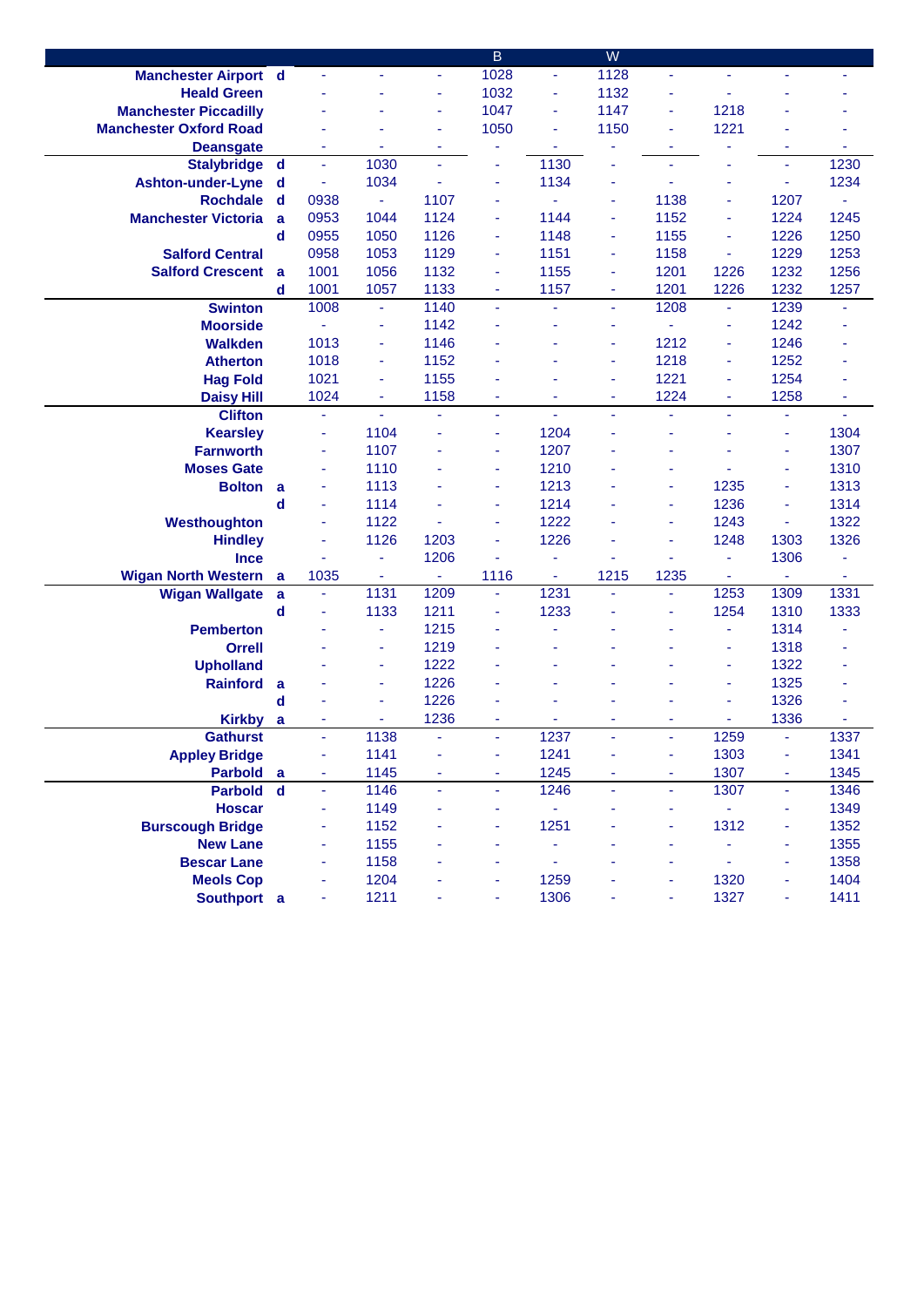|                               |             | $\overline{B}$ |                |                |                          |                |      |      |                          |                          | ${\sf W}$ |
|-------------------------------|-------------|----------------|----------------|----------------|--------------------------|----------------|------|------|--------------------------|--------------------------|-----------|
| <b>Manchester Airport d</b>   |             | 1228           | ä,             |                | ÷,                       |                | ÷    | ÷    |                          | Ξ                        | 1428      |
| <b>Heald Green</b>            |             | 1232           | ä,             |                |                          |                |      | ä,   |                          | $\blacksquare$           | 1432      |
| <b>Manchester Piccadilly</b>  |             | 1247           | $\blacksquare$ | 1318           |                          |                |      | 1418 |                          | ä,                       | 1447      |
| <b>Manchester Oxford Road</b> |             | 1250           | ä,             | 1321           |                          |                |      | 1421 |                          | ä,                       | 1450      |
| <b>Deansgate</b>              |             | ä,             | ÷              |                | ä,                       | $\blacksquare$ | ٠    |      | ä                        | $\overline{\phantom{a}}$ |           |
| Stalybridge d                 |             |                | ٠              |                | ä,                       | 1330           | ä,   | ٠    | ä,                       | 1430                     |           |
| <b>Ashton-under-Lyne</b>      | $\mathbf d$ | ÷              | ä,             | ÷              | ä,                       | 1334           |      | ٠    | ä,                       | 1434                     |           |
| <b>Rochdale</b>               | d           | ä,             | 1238           | ÷              | 1307                     | ÷              | 1339 | Ξ    | 1407                     | $\blacksquare$           |           |
| <b>Manchester Victoria</b>    | a           | ÷              | 1253           | ۰              | 1324                     | 1344           | 1353 | ٠    | 1424                     | 1444                     |           |
|                               | d           | ÷              | 1255           | ä,             | 1326                     | 1349           | 1355 | ÷    | 1426                     | 1450                     |           |
| <b>Salford Central</b>        |             | ÷              | 1258           | $\blacksquare$ | 1329                     | 1353           | 1358 | ä,   | 1429                     | 1453                     |           |
| <b>Salford Crescent</b>       | a           | ÷              | 1301           | 1326           | 1332                     | 1356           | 1401 | 1426 | 1432                     | 1456                     |           |
|                               | $\mathbf d$ | ÷              | 1301           | 1327           | 1332                     | 1357           | 1401 | 1426 | 1432                     | 1457                     | ä,        |
| <b>Swinton</b>                |             | $\blacksquare$ | 1308           | ٠              | 1339                     | ۰              | 1408 | Ξ    | 1439                     | ä,                       | ä,        |
| <b>Moorside</b>               |             | ä,             | ä,             | ٠              | ÷.                       | ÷              | 1411 | ÷    | 1442                     | ä,                       |           |
| <b>Walkden</b>                |             | ä,             | 1312           | ٠              | 1344                     | ÷              | 1414 | ä,   | 1446                     |                          |           |
| <b>Atherton</b>               |             | ÷              | 1318           | ä,             | 1350                     | ÷              | 1420 | ÷    | 1452                     |                          |           |
| <b>Hag Fold</b>               |             | ÷              | 1321           | ٠              | ä,                       | ٠              | 1423 | ÷    | 1454                     | ٠                        |           |
| <b>Daisy Hill</b>             |             | ÷              | 1324           | ۰              | ÷                        | ٠              | 1426 | ۰    | 1458                     | ÷                        | ٠         |
| <b>Clifton</b>                |             | ä,             | ä,             | ٠              | $\overline{\phantom{a}}$ | ä,             | ä,   | ä,   | $\blacksquare$           | $\blacksquare$           |           |
| <b>Kearsley</b>               |             |                | ÷              |                | ä,                       | 1404           |      | ä,   | ä,                       | 1504                     |           |
| <b>Farnworth</b>              |             |                |                |                | ä,                       | 1407           |      |      | ÷,                       | 1507                     |           |
| <b>Moses Gate</b>             |             |                |                |                | ä,                       | 1410           | ä,   |      | ×,                       | 1510                     |           |
| <b>Bolton</b>                 | a           |                | ÷              | 1336           | ä,                       | 1413           | Ξ    | 1435 | ÷                        | 1513                     |           |
|                               | d           |                | ÷              | 1336           | ä,                       | 1414           | ä,   | 1436 | ٠                        | 1514                     |           |
| Westhoughton                  |             |                | ä,             | 1344           | ä                        | 1422           | ä,   | 1443 | ä,                       | 1522                     |           |
| <b>Hindley</b>                |             |                | ä,             | 1348           | 1358                     | 1426           | 1430 | 1448 | 1503                     | 1526                     |           |
| <b>Ince</b>                   |             |                | ÷.             | ٠              | ÷.                       | ÷              | 1433 | ÷    | 1506                     | $\blacksquare$           |           |
| <b>Wigan North Western</b>    | a           | 1314           | 1335           | $\blacksquare$ | ä                        | ä,             | 1439 | ä,   | $\omega$                 | ä,                       | 1515      |
| <b>Wigan Wallgate</b>         | $\mathbf a$ | ä,             | ä,             | 1353           | 1403                     | 1431           | ÷.   | 1453 | 1509                     | 1531                     |           |
|                               | d           |                | ÷              | 1354           | 1404                     | 1433           | ä,   | 1454 | 1510                     | 1533                     |           |
| <b>Pemberton</b>              |             |                |                | ÷              | 1408                     | ä,             | ٠    | ÷    | 1514                     |                          |           |
| <b>Orrell</b>                 |             |                |                | ۰              | 1412                     |                |      | Ξ    | 1518                     |                          |           |
| <b>Upholland</b>              |             |                |                | ÷              | 1416                     |                |      | ٠    | 1522                     |                          |           |
| <b>Rainford</b>               | a           |                |                | ä,             | 1419                     |                |      | ÷    | 1525                     |                          |           |
|                               | d           |                |                | ä,             | 1420                     |                |      | ä,   | 1526                     |                          |           |
| <b>Kirkby</b>                 | a           | ä,             |                |                | 1430                     |                | ٠    | ÷    | 1536                     |                          | ٠         |
| <b>Gathurst</b>               |             | ä,             | ä,             | 1359           | ÷.                       | 1437           | ä,   | 1459 | $\blacksquare$           | 1537                     |           |
| <b>Appley Bridge</b>          |             |                |                | 1403           |                          | 1441           | Ξ    | 1503 | $\overline{\phantom{a}}$ | 1541                     |           |
| Parbold a                     |             |                |                | 1407           |                          | 1445           | Ξ    | 1507 |                          | 1545                     |           |
| Parbold d                     |             | ÷.             | ÷,             | 1407           | ä,                       | 1446           | ä,   | 1507 | ä,                       | 1546                     | ä,        |
| <b>Hoscar</b>                 |             |                |                | ÷              | ä,                       | ÷              | ä,   | ۰    | ä,                       | 1549                     |           |
| <b>Burscough Bridge</b>       |             |                |                | 1412           |                          | 1451           | ÷    | 1512 | ä,                       | 1552                     |           |
| <b>New Lane</b>               |             |                | ٠              | ۰              | ÷                        | ÷              | ÷    | ä,   | ٠                        | 1555                     |           |
| <b>Bescar Lane</b>            |             |                | ÷              | ÷              |                          |                | ä,   | ä,   | ÷                        | 1558                     |           |
| <b>Meols Cop</b>              |             |                | ÷              | 1420           |                          | 1459           |      | 1520 | ä,                       | 1604                     |           |
| Southport a                   |             |                | ٠              | 1427           | ÷,                       | 1506           | ÷    | 1527 | ۰                        | 1611                     |           |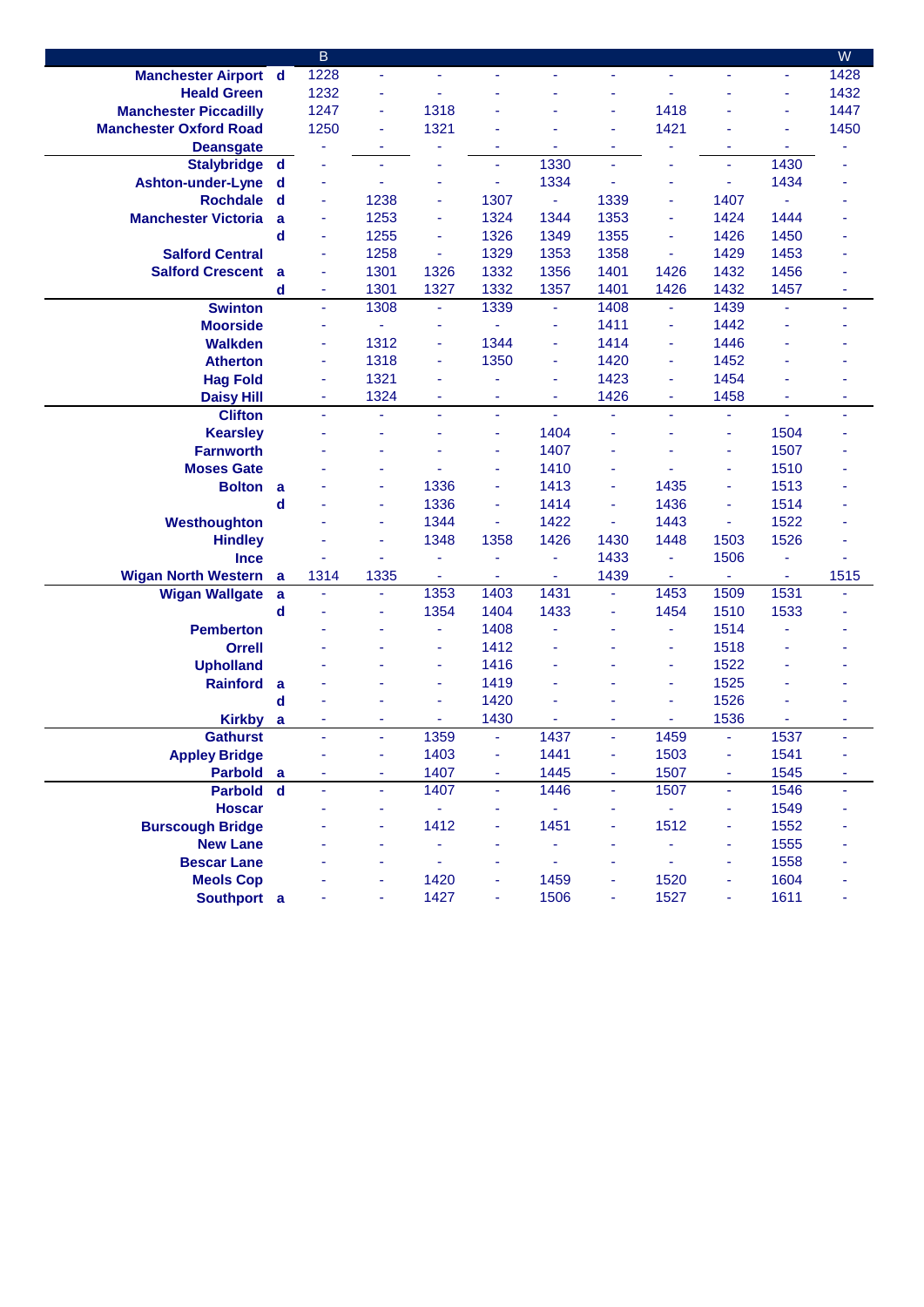|                               |             |                |      | bus            |                          | $\mathsf B$    |      |      |                | ${\sf N}$      |      |
|-------------------------------|-------------|----------------|------|----------------|--------------------------|----------------|------|------|----------------|----------------|------|
| <b>Manchester Airport d</b>   |             |                |      |                | ÷,                       | 1528           | ÷    |      |                |                |      |
| <b>Heald Green</b>            |             |                | ä,   |                | ÷                        | 1532           |      |      |                |                |      |
| <b>Manchester Piccadilly</b>  |             | ä,             | 1518 |                | ä,                       | 1547           |      |      |                |                | 1719 |
| <b>Manchester Oxford Road</b> |             | ÷              | 1521 |                | ä,                       | 1551           |      |      |                |                | ä,   |
| <b>Deansgate</b>              |             | ÷              |      | ä              | $\overline{\phantom{a}}$ | ÷              | ٠    | ÷    | ٠              | $\blacksquare$ | 1722 |
| Stalybridge d                 |             | ä,             |      | ä,             | 1530                     | ä,             | ÷    | 1630 | $\blacksquare$ | $\blacksquare$ |      |
| <b>Ashton-under-Lyne</b>      | d           | ä,             |      | ٠              | 1534                     | ÷              | ä,   | 1634 |                | $\blacksquare$ |      |
| <b>Rochdale</b>               | d           | 1438           |      | ٠              | $\blacksquare$           | ÷              | 1607 | ÷,   | 1638           | 1648           |      |
| <b>Manchester Victoria</b>    | a           | 1453           |      | ÷              | 1544                     | ÷              | 1624 | 1645 | 1654           | 1708           |      |
|                               | d           | 1455           |      | ٠              | 1550                     | ÷              | 1626 | 1650 | 1655           | 1709           |      |
| <b>Salford Central</b>        |             | 1458           |      | ÷              | 1553                     | ٠              | 1629 | 1653 | 1658           | 1712           |      |
| <b>Salford Crescent</b>       | - a         | 1501           | 1526 | ٠              | 1556                     | ٠              | 1632 | 1656 | 1701           | 1715           | 1726 |
|                               | d           | 1501           | 1526 | ٠              | 1557                     | ٠              | 1632 | 1657 | 1702           | 1718           | 1726 |
| <b>Swinton</b>                |             | 1508           | ä,   | ÷.             | ä,                       | ٠              | 1639 | Ξ    | 1708           | ä,             |      |
| <b>Moorside</b>               |             | $\blacksquare$ | ä,   |                | ä,                       | ٠              | 1642 | Ξ    | $\blacksquare$ |                |      |
| <b>Walkden</b>                |             | 1512           |      |                |                          | ÷              | 1646 | Ξ    | 1713           |                |      |
| <b>Atherton</b>               |             | 1518           |      |                |                          | ٠              | 1652 | Ξ    | 1719           |                |      |
| <b>Hag Fold</b>               |             | 1521           |      |                |                          | ÷              | 1654 | Ξ    | 1722           |                |      |
| <b>Daisy Hill</b>             |             | 1524           | ٠    | ٠              | ٠                        | ٠              | 1658 | ۰    | 1725           | ٠              | ۰    |
| <b>Clifton</b>                |             | ä,             | ä,   | ٠              | $\blacksquare$           | $\blacksquare$ | ÷    | ä,   | ÷,             | $\blacksquare$ |      |
| <b>Kearsley</b>               |             |                |      | ٠              | 1604                     |                | ÷    | 1704 | ÷              |                |      |
| <b>Farnworth</b>              |             |                |      | ٠              | 1607                     |                | ٠    | 1707 | ä,             | 1727           |      |
| <b>Moses Gate</b>             |             |                |      | ä,             | 1610                     |                | ٠    | 1709 |                | ÷.             |      |
| <b>Bolton</b>                 | a           | ÷              | 1535 | ٠              | 1613                     |                | ٠    | 1713 | ÷              | 1732           | 1735 |
|                               | d           | ٠              | 1536 | ٠              | 1614                     |                | ٠    | 1713 |                | $\blacksquare$ | 1736 |
| Westhoughton                  |             | ÷              | 1543 | ٠              | 1622                     |                | ٠    | 1722 |                | ÷              | 1744 |
| <b>Hindley</b>                |             | ÷              | 1548 | ä,             | 1626                     | ÷              | 1703 | 1727 |                | ÷              | 1748 |
| <b>Ince</b>                   |             |                | ÷    | ٠              | ä,                       | $\blacksquare$ | 1706 | Ξ    |                | ٠              |      |
| <b>Wigan North Western</b>    | a           | 1535           | ä,   | ä,             | $\omega$                 | 1615           | ä,   | ä,   | 1736           | $\blacksquare$ | ä,   |
| <b>Wigan Wallgate</b>         | $\mathbf a$ | $\blacksquare$ | 1553 | $\blacksquare$ | 1631                     | ÷              | 1709 | 1732 | $\blacksquare$ | ÷.             | 1753 |
|                               | d           | $\blacksquare$ | 1554 | 1610           | 1633                     | ٠              | 1710 | 1733 |                | ٠              | 1755 |
| <b>Pemberton</b>              |             |                | Ξ    | 1620           | L,                       | ٠              | 1714 | ä,   |                |                |      |
| <b>Orrell</b>                 |             |                | ٠    | 1628           |                          | ٠              | 1718 |      |                |                |      |
| <b>Upholland</b>              |             |                | ٠    | 1636           |                          | ٠              | 1722 |      |                |                |      |
| <b>Rainford</b>               | a           |                | ٠    | 1644           |                          | ٠              | 1725 |      |                |                |      |
|                               | d           |                | ÷    | 1644           |                          | ÷              | 1726 |      |                |                |      |
| Kirkby a                      |             | ä,             |      | 1659           | ä,                       | ÷              | 1736 |      |                | ٠              |      |
| <b>Gathurst</b>               |             | ä,             | 1559 | ÷.             | 1637                     | ä,             | ÷.   | 1738 | ä,             | ä,             | 1759 |
| <b>Appley Bridge</b>          |             | ä,             | 1603 | ٠              | 1641                     |                | ٠    | 1742 |                |                | 1803 |
| Parbold a                     |             |                | 1607 | ۰              | 1645                     |                | ٠    | 1746 |                |                | 1807 |
| Parbold d                     |             | ä,             | 1607 | ÷,             | 1646                     | ÷,             | ä,   | 1747 | ÷.             | $\omega$       | 1808 |
| <b>Hoscar</b>                 |             | ä,             | Ξ    | ٠              | ÷,                       |                | ٠    | 1750 |                | ÷              | ÷    |
| <b>Burscough Bridge</b>       |             |                | 1612 | ٠              | 1651                     |                | ÷    | 1753 |                |                | 1813 |
| <b>New Lane</b>               |             | ٠              | ÷    | ۰              | ä,                       |                | ä,   | 1756 |                |                | ÷,   |
| <b>Bescar Lane</b>            |             | ä,             | ÷    | ٠              | ÷,                       |                | ٠    | 1759 |                | ÷              | ä,   |
| <b>Meols Cop</b>              |             |                | 1620 | ۰              | 1659                     |                |      | 1805 |                |                | 1821 |
| Southport a                   |             |                | 1627 | ۰              | 1706                     |                |      | 1812 |                |                | 1828 |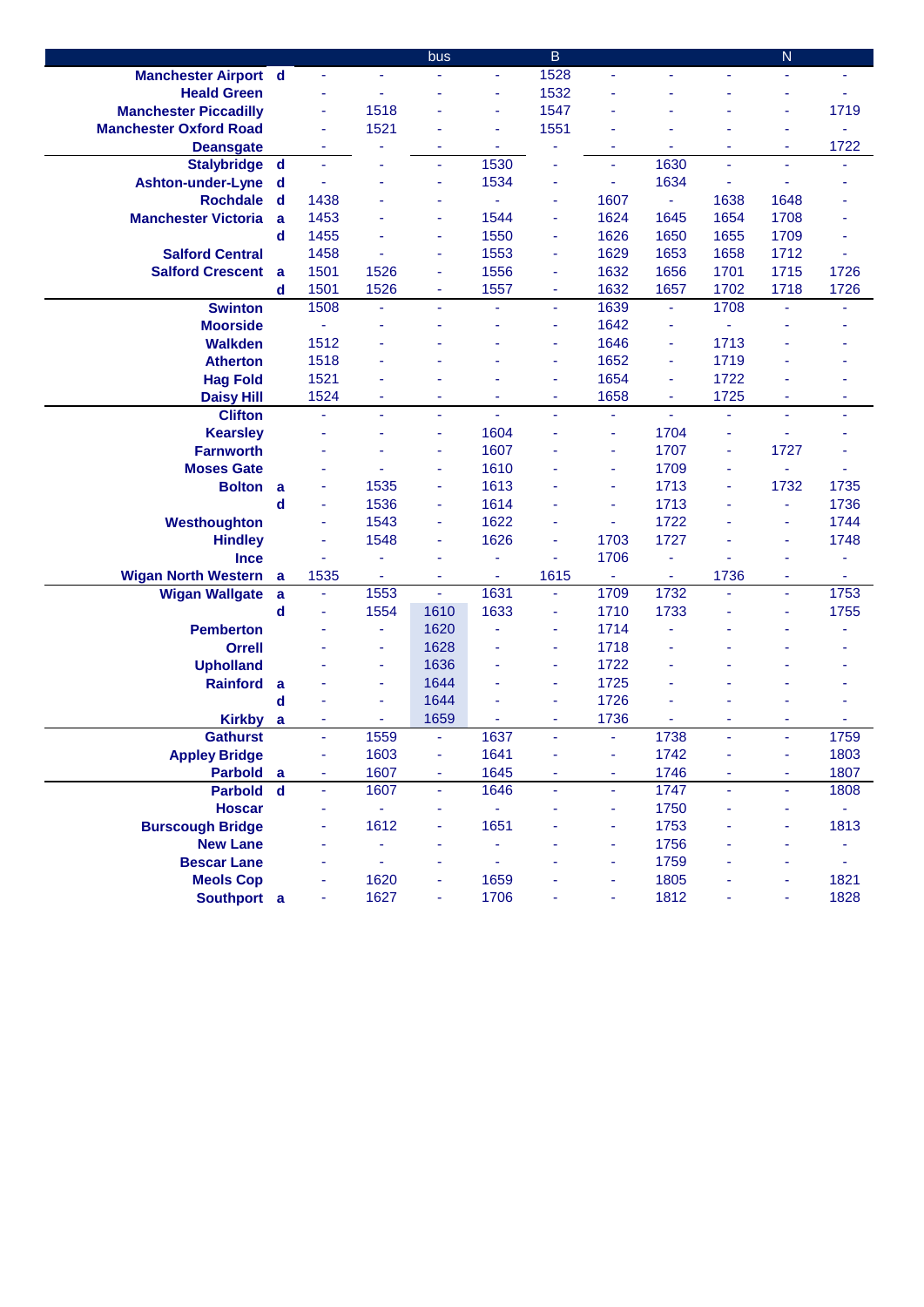|                               |             |                |                | W                        |      |                |                |                | B    |                |                |
|-------------------------------|-------------|----------------|----------------|--------------------------|------|----------------|----------------|----------------|------|----------------|----------------|
| <b>Manchester Airport d</b>   |             |                | ä,             | 1727                     | ä,   |                | ٠              | ä,             | 1828 | ä,             |                |
| <b>Heald Green</b>            |             |                | ä,             | 1730                     | ٠    |                |                | ÷              | 1832 |                |                |
| <b>Manchester Piccadilly</b>  |             |                | ÷              | 1747                     | Ξ    | 1818           |                | $\blacksquare$ | 1847 | ÷              |                |
| <b>Manchester Oxford Road</b> |             |                | ٠              | 1751                     | ÷    | 1821           |                | ÷              | 1852 |                |                |
| <b>Deansgate</b>              |             | ٠              | ۰              |                          |      |                | ٠              |                |      | ۰              |                |
| <b>Stalybridge</b>            | $\mathbf d$ | ä,             | 1731           | ä,                       | ÷    |                | ä,             | 1831           |      | $\blacksquare$ | $\blacksquare$ |
| <b>Ashton-under-Lyne</b>      | d           | ÷              | 1735           | ÷                        |      | ä,             | ä,             | 1835           | ÷    | ä,             |                |
| <b>Rochdale</b>               | d           | 1707           | ä,             | $\overline{\phantom{a}}$ | 1736 | ٠              | 1807           | $\omega$       | ٠    | 1838           |                |
| <b>Manchester Victoria</b>    | a           | 1724           | 1745           | ÷                        | 1750 | ٠              | 1824           | 1845           | ä,   | 1852           |                |
|                               | d           | 1726           | 1749           | $\sim$                   | 1755 | ٠              | 1826           | 1849           | ٠    | 1855           | 1915           |
| <b>Salford Central</b>        |             | 1729           | 1752           | ÷                        | 1758 | ä,             | 1829           | 1853           | ä,   | 1858           | 1918           |
| <b>Salford Crescent</b>       | a           | 1732           | 1755           | ä,                       | 1801 | 1827           | 1832           | 1856           | ä,   | 1901           | 1921           |
|                               | d           | 1732           | 1757           | ä,                       | 1801 | 1828           | 1833           | 1857           | Ξ    | 1901           | 1922           |
| <b>Swinton</b>                |             | 1739           | $\blacksquare$ | ä,                       | 1808 | ٠              | 1839           | ä,             | L,   | 1908           | 1929           |
| <b>Moorside</b>               |             | 1742           | $\blacksquare$ | $\sim$                   | ä,   | ٠              | 1842           | ÷,             | ٠    | $\sim$         | 1931           |
| <b>Walkden</b>                |             | 1746           | ä,             | ä,                       | 1812 | ٠              | 1846           | ÷              | ä,   | 1912           | 1935           |
| <b>Atherton</b>               |             | 1751           | ٠              | ä,                       | 1818 | ٠              | 1852           | ÷              | ä,   | 1918           | 1941           |
| <b>Hag Fold</b>               |             | 1754           | ٠              | ÷                        | 1821 | ۰              | 1854           | ÷              | ÷    | 1921           | 1944           |
| <b>Daisy Hill</b>             |             | 1757           |                | $\blacksquare$           | 1824 | ۰              | 1858           |                | ۰    | 1924           | 1947           |
| <b>Clifton</b>                |             | Ξ              | 1801           | $\tilde{\phantom{a}}$    | ÷    | ÷.             | $\blacksquare$ | $\blacksquare$ | ä,   | $\blacksquare$ |                |
| <b>Kearsley</b>               |             | ٠              | 1806           |                          |      |                | ä,             | 1904           |      | ä,             |                |
| <b>Farnworth</b>              |             | ٠              | 1809           |                          |      |                | $\blacksquare$ | 1907           |      |                |                |
| <b>Moses Gate</b>             |             | ٠              | 1812           |                          |      |                | ä,             | 1910           |      |                |                |
| <b>Bolton</b>                 | a           | ٠              | 1815           |                          |      | 1838           | ä,             | 1913           |      |                |                |
|                               | d           | ٠              | 1816           |                          | ٠    | 1839           | $\blacksquare$ | 1914           |      |                |                |
| Westhoughton                  |             | Ξ              | 1823           |                          | ٠    | 1847           | ä,             | 1922           |      |                |                |
| <b>Hindley</b>                |             | 1802           | 1828           |                          | ٠    | 1853           | 1903           | 1926           |      | ÷              | 1953           |
| <b>Ince</b>                   |             | 1805           | ÷              |                          | ٠    | 1856           | 1906           | ä,             |      | $\blacksquare$ | 1956           |
| <b>Wigan North Western</b>    | a           | $\blacksquare$ | ÷              | 1818                     | 1837 | $\blacksquare$ | ÷              | $\blacksquare$ | 1919 | 1935           | 2002           |
| <b>Wigan Wallgate</b>         | a<br>d      | 1808<br>1810   | 1833<br>1835   | ÷                        | Ξ    | 1859<br>1901   | 1909<br>1910   | 1931<br>1933   | ä,   | ٠              |                |
| <b>Pemberton</b>              |             | 1814           | ä,             |                          |      | ä,             | 1914           |                |      |                |                |
| <b>Orrell</b>                 |             | 1818           |                |                          |      | ٠              | 1918           |                |      |                |                |
| <b>Upholland</b>              |             | 1821           | ä,             |                          |      | ä              | 1922           |                |      |                |                |
| <b>Rainford</b>               | a           | 1825           | ä,             |                          |      | ä,             | 1925           |                |      |                |                |
|                               | d           | 1825           | L              |                          |      | ä,             | 1926           |                |      |                |                |
| <b>Kirkby</b>                 | a           | 1835           |                |                          |      |                | 1936           |                |      | ٠              |                |
| <b>Gathurst</b>               |             | ä,             | 1839           |                          |      | 1905           | ä,             | 1937           |      |                |                |
| <b>Appley Bridge</b>          |             | ۰              | 1843           |                          |      | 1909           | ä,             | 1941           |      |                |                |
| Parbold a                     |             | ٠              | 1847           |                          |      | 1913           | ÷              | 1945           |      | ÷              |                |
| <b>Parbold</b>                | $\mathbf d$ | ÷,             | 1848           | ä,                       | ä,   | 1914           | Ξ              | 1946           | ä,   | ä,             |                |
| <b>Hoscar</b>                 |             | ٠              | -              |                          |      |                | ä,             | 1949           |      |                |                |
| <b>Burscough Bridge</b>       |             |                | 1853           |                          |      | 1919           | ä,             | 1952           |      |                |                |
| <b>New Lane</b>               |             |                |                |                          |      |                | ä              | 1955           |      |                |                |
| <b>Bescar Lane</b>            |             |                | ä,             |                          |      |                |                | 1958           |      |                |                |
| <b>Meols Cop</b>              |             |                | 1901           |                          |      | 1927           |                | 2004           |      |                |                |
| Southport a                   |             |                | 1908           |                          |      | 1934           |                | 2011           |      |                |                |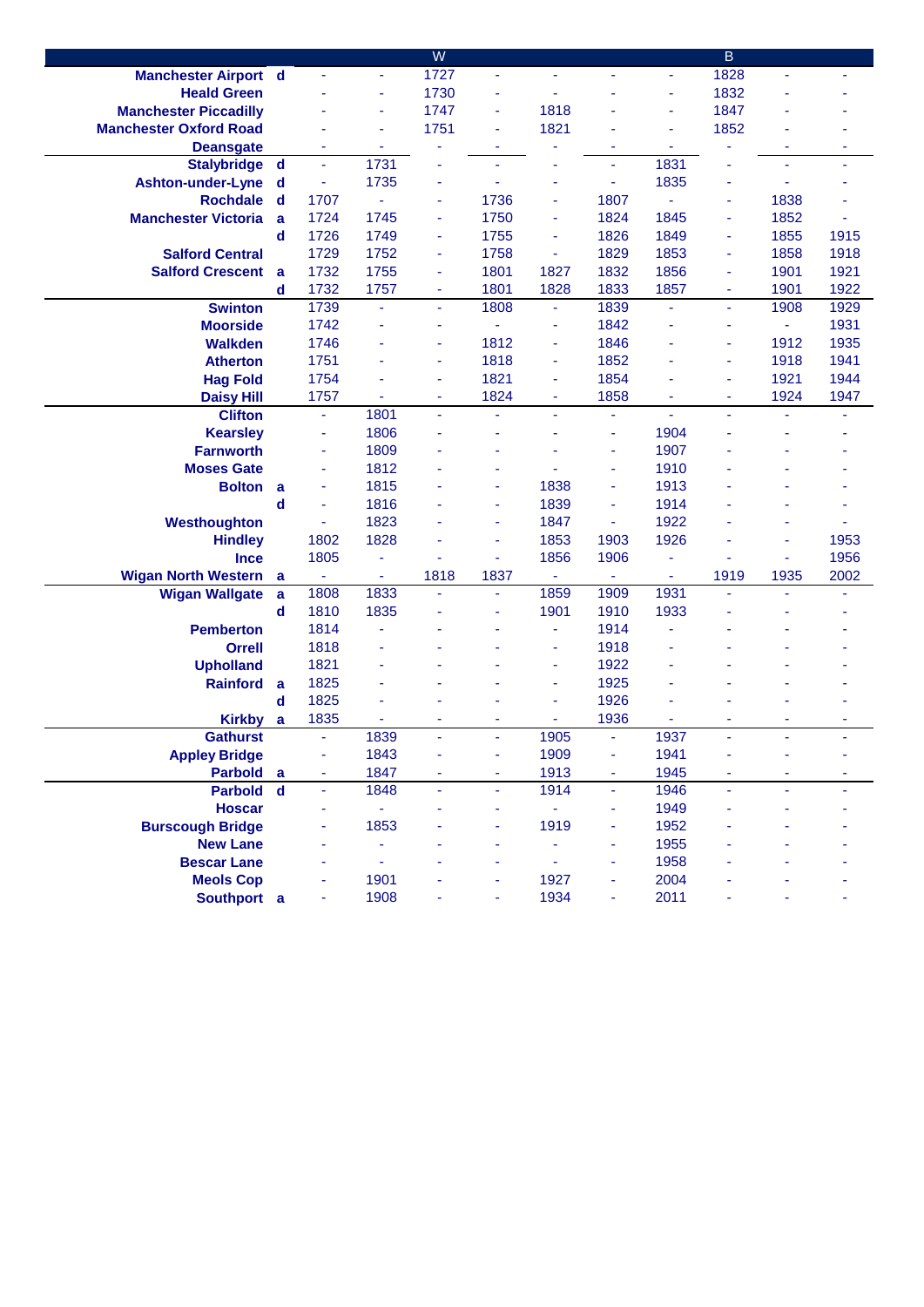|                               |             |      |      |                |                |      |                |                |                |                | B    |
|-------------------------------|-------------|------|------|----------------|----------------|------|----------------|----------------|----------------|----------------|------|
| <b>Manchester Airport d</b>   |             | ä,   | ÷    |                | ä,             |      | ٠              | ٠              |                | ÷              | 2210 |
| <b>Heald Green</b>            |             |      |      |                |                |      |                |                |                | ٠              |      |
| <b>Manchester Piccadilly</b>  |             | 1918 |      |                | ÷              | 2018 |                |                |                |                | 2225 |
| <b>Manchester Oxford Road</b> |             | 1921 |      |                | ٠              | 2021 |                |                |                |                | 2229 |
| <b>Deansgate</b>              |             |      | ۰    |                | ä,             |      |                | ä,             |                | $\blacksquare$ |      |
| <b>Stalybridge</b>            | $\mathbf d$ |      | Ξ    | 1931           | $\blacksquare$ |      | 2031           | $\blacksquare$ | 2130           | ä,             |      |
| <b>Ashton-under-Lyne</b>      | d           |      | ÷    | 1935           | $\blacksquare$ | ۰    | 2035           | ä,             | 2133           | ٠              |      |
| <b>Rochdale</b>               | $\mathbf d$ | ä,   | 1910 | $\omega$       | 1937           | ٠    | ÷.             | 2109           | $\blacksquare$ | 2138           |      |
| <b>Manchester Victoria</b>    | a           | ٠    | 1924 | 1946           | 1952           | ٠    | 2047           | 2123           | 2144           | 2153           |      |
|                               | $\mathbf d$ | ä,   | 1926 | 1950           | 1955           | ٠    | ä,             | 2126           | 2149           | 2156           |      |
| <b>Salford Central</b>        |             | ä,   | 1929 | 1953           | 1958           | ä,   | ٠              | 2130           | 2153           | 2200           |      |
| <b>Salford Crescent</b>       | a           | 1926 | 1932 | 1956           | 2001           | 2026 | ÷              | 2133           | 2156           | 2203           |      |
|                               | d           | 1928 | 1933 | 1957           | 2001           | 2027 | ٠              | 2134           | 2156           | 2204           | ٠    |
| <b>Swinton</b>                |             | ÷,   | 1939 | $\blacksquare$ | 2008           | ä,   | $\blacksquare$ | 2140           | ÷,             | 2211           | ÷,   |
| <b>Moorside</b>               |             | ÷    |      | ä,             | ÷,             |      | ٠              | 2143           | ÷              | ä,             |      |
| <b>Walkden</b>                |             | ÷    | 1944 | ÷              | 2012           |      | ä,             | 2147           | ÷              | 2216           |      |
| <b>Atherton</b>               |             | ÷    | 1950 | ÷              | 2018           |      | ٠              | 2152           | ÷              | 2222           |      |
| <b>Hag Fold</b>               |             | ÷    | 1953 | ÷              | 2021           |      | ä              | 2155           | ÷,             | 2224           |      |
| <b>Daisy Hill</b>             |             | ÷    | 1956 | ÷              | 2024           |      | ÷              | 2158           | ٠              | 2228           |      |
| <b>Clifton</b>                |             |      | ÷,   |                |                |      |                | ä,             |                |                |      |
| <b>Kearsley</b>               |             |      | Ξ    | 2004           |                |      |                | ä,             | 2204           |                |      |
| <b>Farnworth</b>              |             |      | ٠    | 2007           | $\blacksquare$ |      |                | ä,             | 2206           |                |      |
| <b>Moses Gate</b>             |             |      | ٠    | 2009           | ٠              |      |                | ä,             | 2208           |                |      |
| <b>Bolton</b>                 | a           | 1937 | Ξ    | 2013           | ä,             | 2036 |                | ä,             | 2212           |                |      |
|                               | $\mathbf d$ | 1937 | Ξ    | 2013           | ä,             | 2037 |                | ä,             | 2212           |                |      |
| Westhoughton                  |             | 1945 | ÷    | 2021           | ٠              | 2044 | ۰              | ä,             | 2220           |                |      |
| <b>Hindley</b>                |             | 1949 | 2001 | 2026           | ÷              | 2048 | ÷              | 2203           | 2225           |                |      |
| <b>Ince</b>                   |             | ÷    | ä,   | ä,             | ä,             |      | ۰              | 2206           | ä,             |                |      |
| <b>Wigan North Western</b>    | a           | ٠    | ۰    | ٠              | 2036           | ۰    | ٠              | ۰              | ٠              | 2239           | 2256 |
| <b>Wigan Wallgate</b>         | a           | 1954 | 2008 | 2033           | ÷              | 2053 | ä,             | 2211           | 2230           |                | ä    |
|                               | d           | 1955 | ä,   |                |                | 2055 |                | ä,             | 2231           |                |      |
| <b>Pemberton</b>              |             |      |      |                |                |      |                |                |                |                |      |
| <b>Orrell</b>                 |             |      |      |                |                |      |                |                |                |                |      |
| <b>Upholland</b>              |             |      |      |                |                |      |                |                |                |                |      |
| <b>Rainford</b>               | a           |      |      |                |                |      |                |                |                |                |      |
|                               | d           |      |      |                |                |      |                |                |                |                |      |
| Kirkby a                      |             |      | ٠    | ÷              |                |      | ä,             | ä,             |                |                | ۰    |
| <b>Gathurst</b>               |             | 2000 | ÷,   | ÷              | ÷.             | 2059 | ÷,             | ÷.             | 2236           | ÷              | ٠    |
| <b>Appley Bridge</b>          |             | 2004 |      |                |                | 2103 |                | ä,             | 2240           |                |      |
| <b>Parbold</b>                | a           | 2008 | ۰    | ÷              | ä,             | 2107 | ٠              | ÷,             | 2244           |                | ٠    |
| <b>Parbold</b>                | $\mathbf d$ | 2008 | ÷    |                | ÷              | 2108 | ä,             | Ξ              | 2244           |                |      |
| <b>Hoscar</b>                 |             |      |      |                |                | 2111 |                | ÷              |                |                |      |
| <b>Burscough Bridge</b>       |             | 2013 |      |                |                | 2114 |                |                | 2249           |                |      |
| <b>New Lane</b>               |             |      |      |                |                | 2117 |                |                |                |                |      |
| <b>Bescar Lane</b>            |             |      |      |                | ÷.             | 2120 |                |                | ä,             |                |      |
| <b>Meols Cop</b>              |             | 2021 |      |                |                | 2126 |                |                | 2257           |                |      |
| Southport a                   |             | 2028 |      |                |                | 2133 |                | ä,             | 2304           |                |      |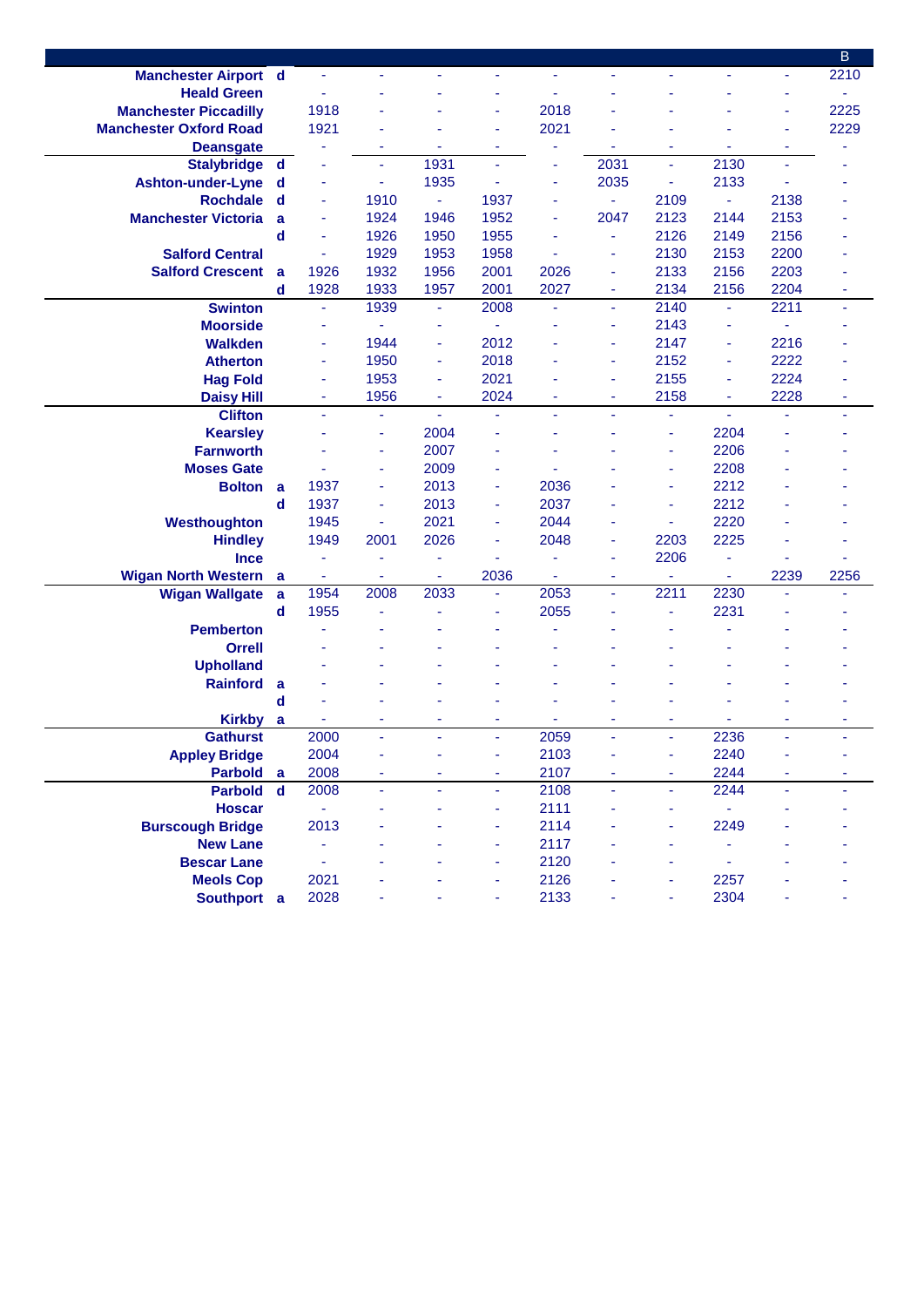|                               |                  |                        | bus            |           |                | bus                      |                          |           | bus       |           |           |
|-------------------------------|------------------|------------------------|----------------|-----------|----------------|--------------------------|--------------------------|-----------|-----------|-----------|-----------|
|                               |                  |                        | <b>WO</b>      | <b>FO</b> | <b>WO</b>      | <b>WO</b>                | <b>FO</b>                | <b>WO</b> | <b>WO</b> | <b>WO</b> | <b>FO</b> |
| <b>Manchester Airport d</b>   |                  |                        | $\blacksquare$ | ÷         |                | $\overline{\phantom{a}}$ | ÷                        | ä,        | ÷         |           |           |
| <b>Heald Green</b>            |                  |                        |                |           |                |                          |                          |           |           |           |           |
| <b>Manchester Piccadilly</b>  |                  |                        |                |           |                |                          |                          |           |           |           |           |
| <b>Manchester Oxford Road</b> |                  |                        |                |           |                |                          |                          |           |           |           |           |
| <b>Deansgate</b>              |                  | ٠                      | ٠              | ٠         | ۰              | ٠                        | $\overline{\phantom{a}}$ | ٠         | ٠         | ٠         | ٠         |
| Stalybridge d                 |                  | $\blacksquare$         | 2203           | 2231      | ÷,             | $\blacksquare$           | 2302                     | ä,        | ä,        | ÷         | ä,        |
| <b>Ashton-under-Lyne</b>      | d                | ÷                      | 2210           | 2235      |                | ÷                        | 2306                     | ٠         | ä,        | ÷         |           |
| <b>Rochdale</b>               | d                | 2214                   |                | ä,        |                | ٠                        |                          | ٠         | ×,        | 2311      | 2311      |
| <b>Manchester Victoria</b>    | a                | 2229                   | 2238           | 2246      |                |                          | 2315                     |           | ä,        | 2333      | 2333      |
|                               | d                | 2240                   | ٠              | 2251      | 2251           | ٠                        | 2319                     | 2319      | ä,        | 2335      | 2337      |
| <b>Salford Central</b>        |                  | 2243                   | ٠              | 2254      | 2254           | ٠                        | 2322                     | 2322      | ٠         | ÷         | 2340      |
| <b>Salford Crescent</b>       | a                | 2246                   | ÷              | 2257      | 2257           | ٠                        | 2326                     | 2326      |           | ÷         | 2343      |
|                               | $\mathbf d$      | 2247                   | ٠              | 2258      | 2258           | ٠                        | 2327                     | 2327      | ٠         | ٠         | 2344      |
| <b>Swinton</b>                |                  | 2254                   | ä,             |           | ä,             | ä,                       |                          | ä,        | ä,        | ÷         | 2351      |
| <b>Moorside</b>               |                  | 2256                   | $\blacksquare$ |           |                |                          |                          | ä,        |           | ٠         | 2353      |
| <b>Walkden</b>                |                  | 2300                   |                |           |                |                          |                          |           |           |           | 2358      |
| <b>Atherton</b>               |                  | 2306                   |                |           |                |                          |                          |           |           | ÷         | 0004      |
| <b>Hag Fold</b>               |                  | 2309                   |                |           |                |                          |                          |           |           | ÷         | 0006      |
| <b>Daisy Hill</b>             |                  | 2312                   | ٠              | ٠         | ٠              | ٠                        | ٠                        | ٠         | ٠         | ٠         | 0010      |
| <b>Clifton</b>                |                  | ä,                     | ٠              | ٠         | $\blacksquare$ | ٠                        | ä,                       | Ξ         | ä,        | ٠         |           |
| <b>Kearsley</b>               |                  |                        | ×              | 2305      | 2305           | ÷                        | 2334                     | 2334      |           |           |           |
| <b>Farnworth</b>              |                  |                        | ÷              | 2308      | 2308           | ÷                        | 2336                     | 2336      |           |           |           |
| <b>Moses Gate</b>             |                  |                        | ٠              | 2310      | 2310           | ÷                        | 2339                     | 2339      |           |           |           |
| <b>Bolton</b>                 | a                |                        | ٠              | 2314      | 2314           | $\blacksquare$           | 2342                     | 2344      |           |           |           |
|                               | $\mathbf d$      |                        | ÷              | 2314      | Ξ              | 2325                     | 2343                     | ä,        | 2355      |           |           |
| Westhoughton                  |                  |                        | ÷              | 2322      | ä,             | 2345                     | 2350                     | Ξ         | 0015      |           |           |
| <b>Hindley</b>                |                  | 2317                   | ÷              | 2327      | ä,             | 2355                     | 2356                     | ٠         | 0025      | ÷         | 0015      |
| <b>Ince</b>                   |                  | 2320                   | $\blacksquare$ | ۰         | ä,             | ٠                        |                          | ÷         |           | ÷         | 0018      |
| <b>Wigan North Western</b>    | a                | $\blacksquare$<br>2323 | ÷<br>ä,        | ٠<br>2334 | Ξ<br>ä,        | 0005                     | ÷<br>0001                | ÷<br>ä,   | 0035      | ٠<br>0020 | ٠<br>0023 |
| <b>Wigan Wallgate</b>         | a<br>$\mathbf d$ | 2325                   |                |           |                | ä,                       |                          |           | ä,        |           |           |
| <b>Pemberton</b>              |                  |                        |                |           |                |                          |                          |           |           |           |           |
| <b>Orrell</b>                 |                  |                        |                |           |                |                          |                          |           |           |           |           |
| <b>Upholland</b>              |                  |                        |                |           |                |                          |                          |           |           |           |           |
| <b>Rainford</b>               | a                |                        |                |           |                |                          |                          |           |           |           |           |
|                               | d                |                        |                |           |                |                          |                          |           |           |           |           |
| <b>Kirkby</b>                 | a                |                        |                |           |                |                          |                          |           |           |           |           |
| <b>Gathurst</b>               |                  | 2329                   |                |           |                |                          |                          |           |           |           |           |
| <b>Appley Bridge</b>          |                  | 2333                   |                |           |                |                          |                          |           |           |           |           |
| Parbold a                     |                  | 2337                   |                |           |                |                          |                          |           |           |           |           |
| <b>Parbold</b>                | $\mathbf d$      | 2337                   | ÷.             | ÷.        | ÷.             | ÷.                       | ä,                       | ÷,        | ä,        | ä,        |           |
| <b>Hoscar</b>                 |                  | ä,                     |                |           |                |                          |                          |           |           |           |           |
| <b>Burscough Bridge</b>       |                  | 2342                   |                |           |                |                          |                          |           |           |           |           |
| <b>New Lane</b>               |                  |                        |                |           |                |                          |                          |           |           |           |           |
| <b>Bescar Lane</b>            |                  |                        |                |           |                |                          |                          |           |           |           |           |
| <b>Meols Cop</b>              |                  | 2350                   |                |           |                |                          |                          |           |           |           |           |
| Southport a                   |                  | 2357                   |                |           |                |                          |                          |           |           |           |           |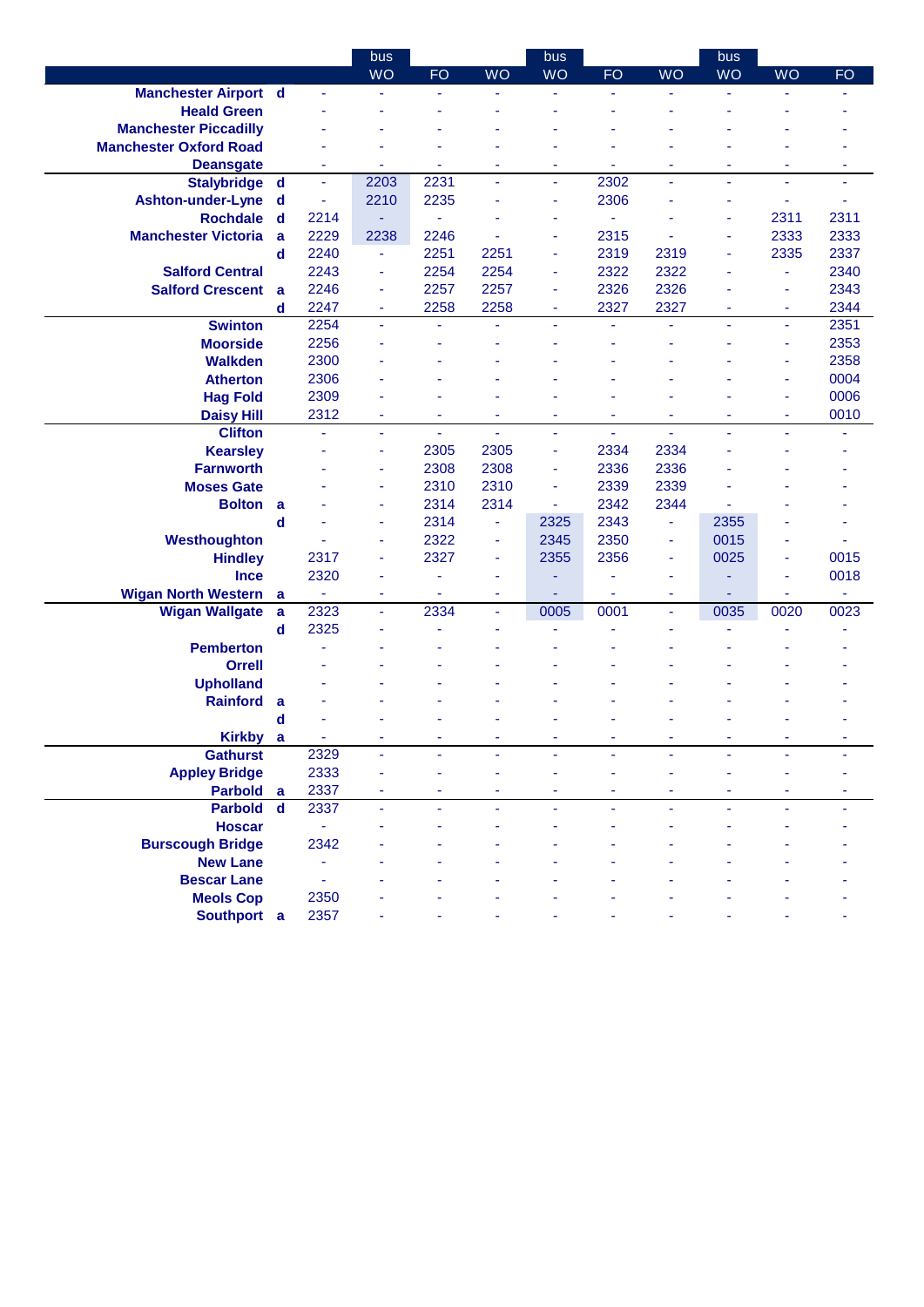|                                                     |        | bus<br><b>WO</b> | bus<br><b>WO</b> |
|-----------------------------------------------------|--------|------------------|------------------|
| <b>Manchester Airport</b>                           | d      | ۰                |                  |
| <b>Heald Green</b>                                  |        |                  |                  |
| <b>Manchester Piccadilly</b>                        |        |                  |                  |
| <b>Manchester Oxford Road</b>                       |        |                  |                  |
| <b>Deansgate</b>                                    |        |                  |                  |
| <b>Stalybridge</b>                                  | d      | 2303             |                  |
| Ashton-under-Lyne                                   | d      | 2310             |                  |
| <b>Rochdale</b>                                     | d      | ÷                |                  |
| <b>Manchester Victoria</b>                          | a      | 2338             |                  |
|                                                     | d      |                  | 2340             |
| <b>Salford Central</b>                              |        |                  | 2346             |
| <b>Salford Crescent</b>                             | a      |                  | 2352             |
|                                                     | d      |                  | 2352             |
| <b>Swinton</b>                                      |        |                  | 0007             |
| <b>Moorside</b>                                     |        |                  | 0011             |
| <b>Walkden</b>                                      |        |                  | 0017             |
| <b>Atherton</b>                                     |        |                  | 0031             |
| <b>Hag Fold</b>                                     |        |                  | 0035             |
| <b>Daisy Hill</b>                                   |        |                  | 0043             |
| <b>Clifton</b>                                      |        |                  |                  |
| <b>Kearsley</b>                                     |        |                  |                  |
| <b>Farnworth</b>                                    |        |                  |                  |
| <b>Moses Gate</b>                                   |        |                  |                  |
| <b>Bolton</b>                                       | a      |                  |                  |
|                                                     | d      |                  |                  |
| Westhoughton                                        |        |                  |                  |
| <b>Hindley</b>                                      |        |                  | 0053             |
| <b>Ince</b>                                         |        |                  | 0059             |
| <b>Wigan North Western</b><br><b>Wigan Wallgate</b> | a<br>a |                  | 0111             |
|                                                     | d      |                  |                  |
| <b>Pemberton</b>                                    |        |                  |                  |
| <b>Orrell</b>                                       |        |                  |                  |
| <b>Upholland</b>                                    |        |                  |                  |
| <b>Rainford</b>                                     | a      |                  |                  |
|                                                     | d      |                  |                  |
| <b>Kirkby</b>                                       | a      |                  |                  |
| <b>Gathurst</b>                                     |        |                  |                  |
| <b>Appley Bridge</b>                                |        |                  |                  |
| <b>Parbold</b>                                      | a      |                  |                  |
| <b>Parbold</b>                                      | d      |                  |                  |
| <b>Hoscar</b>                                       |        |                  |                  |
| <b>Burscough Bridge</b>                             |        |                  |                  |
| <b>New Lane</b>                                     |        |                  |                  |
| <b>Bescar Lane</b>                                  |        |                  |                  |
| <b>Meols Cop</b>                                    |        |                  |                  |
| <b>Southport</b>                                    | a      |                  |                  |
|                                                     |        |                  |                  |

B To Barrow-in-Furness. N To Blackburn. W To Windermere. FO Friday only. WO Wednesday only.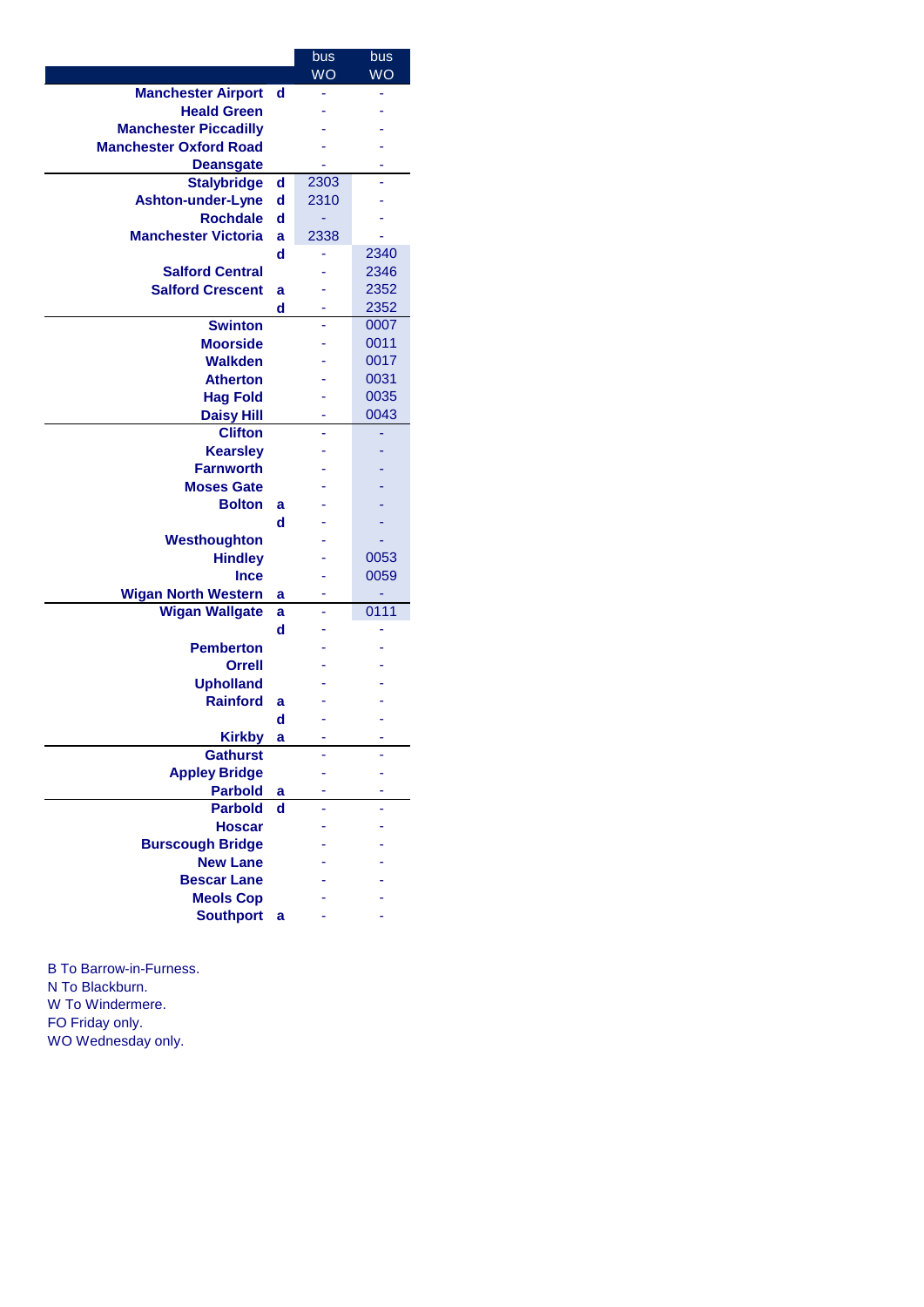## **Southport/Kirkby - Manchester - Manchester Airport**

Wednesday 22 & Friday 24 June

|                                |                |                |      |                |      |                |                |      | A    |                |      |
|--------------------------------|----------------|----------------|------|----------------|------|----------------|----------------|------|------|----------------|------|
| Southport d                    |                |                |      |                |      |                | ä,             | 0836 | 0916 |                |      |
| <b>Meols Cop</b>               |                |                |      |                |      |                |                | 0841 | 0921 |                |      |
| <b>Bescar Lane</b>             |                |                |      |                |      |                |                | ٠    |      |                |      |
| <b>New Lane</b>                |                |                |      |                |      |                |                | ÷    |      |                |      |
| <b>Burscough Bridge</b>        |                |                |      |                |      |                |                | 0850 | 0930 |                |      |
| <b>Hoscar</b>                  |                |                |      |                |      |                |                | Ξ    |      |                |      |
| <b>Parbold</b>                 | a              |                |      |                |      |                |                | 0854 | 0934 |                |      |
| <b>Parbold</b>                 | d              |                |      |                |      | ٠              |                | 0854 | 0935 |                |      |
| <b>Appley Bridge</b>           |                |                |      |                |      |                |                | 0859 | 0939 |                |      |
| <b>Gathurst</b>                |                |                |      |                |      |                | ٠              | 0902 | 0943 | ä,             |      |
| <b>Kirkby</b>                  | $\mathbf d$    |                | ÷    |                | ä,   | ٠              | ٠              |      |      | ä,             |      |
| <b>Rainford</b>                | a              |                |      |                |      |                |                |      |      |                |      |
|                                | d              |                |      |                |      |                |                |      |      |                |      |
| <b>Upholland</b>               |                |                |      |                |      |                |                |      |      |                |      |
| <b>Orrell</b>                  |                |                |      |                |      |                |                |      |      |                |      |
| <b>Pemberton</b>               |                |                |      |                |      |                |                |      |      |                |      |
| <b>Wigan Wallgate</b>          | a              |                |      |                |      |                |                | 0907 | 0947 |                |      |
|                                | d              |                |      |                |      |                |                | 0908 | 0949 |                |      |
| <b>Wigan North Western</b>     | $\mathbf d$    | 0754           | ä,   | ä,             | 0854 | ä,             | 0925           | ä,   | ÷    | 1024           | ä,   |
| <b>Ince</b>                    |                |                |      |                |      |                |                | ÷    |      |                |      |
| <b>Hindley</b>                 |                |                |      |                |      |                |                | 0913 | 0954 |                |      |
| Westhoughton                   |                |                |      |                |      |                |                | 0918 | 0959 |                |      |
| <b>Bolton</b>                  | a              |                |      |                |      |                |                | 0926 | 1009 | L              |      |
|                                | d              | ä              | 0817 |                | L    | 0917           | ä,             | 0926 | 1010 | ٠              | 1026 |
| <b>Moses Gate</b>              |                |                |      |                | ۳    | 0920           | ٠              | 0929 |      | ä,             | 1029 |
| <b>Farnworth</b>               |                |                | 0821 |                |      |                | ٠              | 0932 |      | í,             | 1032 |
| <b>Kearsley</b>                |                |                |      |                |      |                |                | 0934 |      | ä,             | 1034 |
| <b>Clifton</b>                 |                | ٠              | ٠    | ۰              | ٠    | ٠              | ٠              | ۰    | ٠    | ٠              | ٠    |
| <b>Daisy Hill</b>              |                | 0802           | ä,   | ä,             | 0902 | ä,             | ä,             | ä,   |      | ä,             | ä,   |
| <b>Hag Fold</b>                |                | 0805           |      |                | 0905 |                |                |      |      |                |      |
| <b>Atherton</b>                |                | 0808           |      |                | 0908 |                |                |      |      |                |      |
| <b>Walkden</b>                 |                | 0814           |      |                | 0914 |                |                |      |      |                |      |
| <b>Moorside</b>                |                |                |      |                |      |                |                |      |      |                |      |
| <b>Swinton</b>                 |                | 0818           |      | ۰              | 0918 |                |                |      |      |                |      |
| <b>Salford Crescent</b>        | a              | 0826           | 0832 | $\blacksquare$ | 0926 | 0932           | ÷,             | 0944 | 1021 | ä,             | 1044 |
|                                | d              | 0826           | 0833 |                | 0926 | 0933           |                | 0945 | 1022 |                | 1045 |
| <b>Salford Central</b>         |                | 0829           | 0836 |                | 0929 | 0936           |                | 0947 | ٠    |                | 1047 |
| <b>Manchester Victoria</b>     | a              | 0832           | 0841 |                | 0932 | 0941           |                | 0950 |      |                | 1050 |
|                                | d              | 0837           | 0842 | 0852           | 0937 | 0942           | ٠              | 0952 |      | ۰              | 1052 |
| Rochdale a                     |                | 0852           | 0904 | $\sim$         | 0950 | 1004           | ä,             | ÷.   |      | Ξ              | ÷.   |
| Ashton-under-Lyne              | a              | ä,             | ÷    | 0901           | ÷    |                | ÷              | 1001 |      | ٠              | 1101 |
| <b>Stalybridge</b>             | $\overline{a}$ | ٠              | ٠    | 0906           | ۳    | ٠              | ٠              | 1006 | ٠    | ٠              | 1106 |
| Deansgate a                    |                | $\blacksquare$ | Ξ    | ä,             | Ξ    | $\blacksquare$ | $\blacksquare$ | ÷    | 1029 | $\blacksquare$ |      |
| <b>Manchester Oxford Road</b>  | a              |                |      |                |      | ٠              | 0954           | ۰    | 1032 | 1053           |      |
| <b>Manchester Piccadilly a</b> |                |                |      |                |      | ÷              | 0957           | ۰    | 1036 | 1057           |      |
| <b>Heald Green</b> a           |                |                |      |                |      | ÷              | 1012           |      | ٠    | 1112           |      |
| <b>Manchester Airport</b> a    |                |                |      |                |      | ÷              | 1017           |      | ÷    | 1117           |      |
|                                |                |                |      |                |      |                |                |      |      |                |      |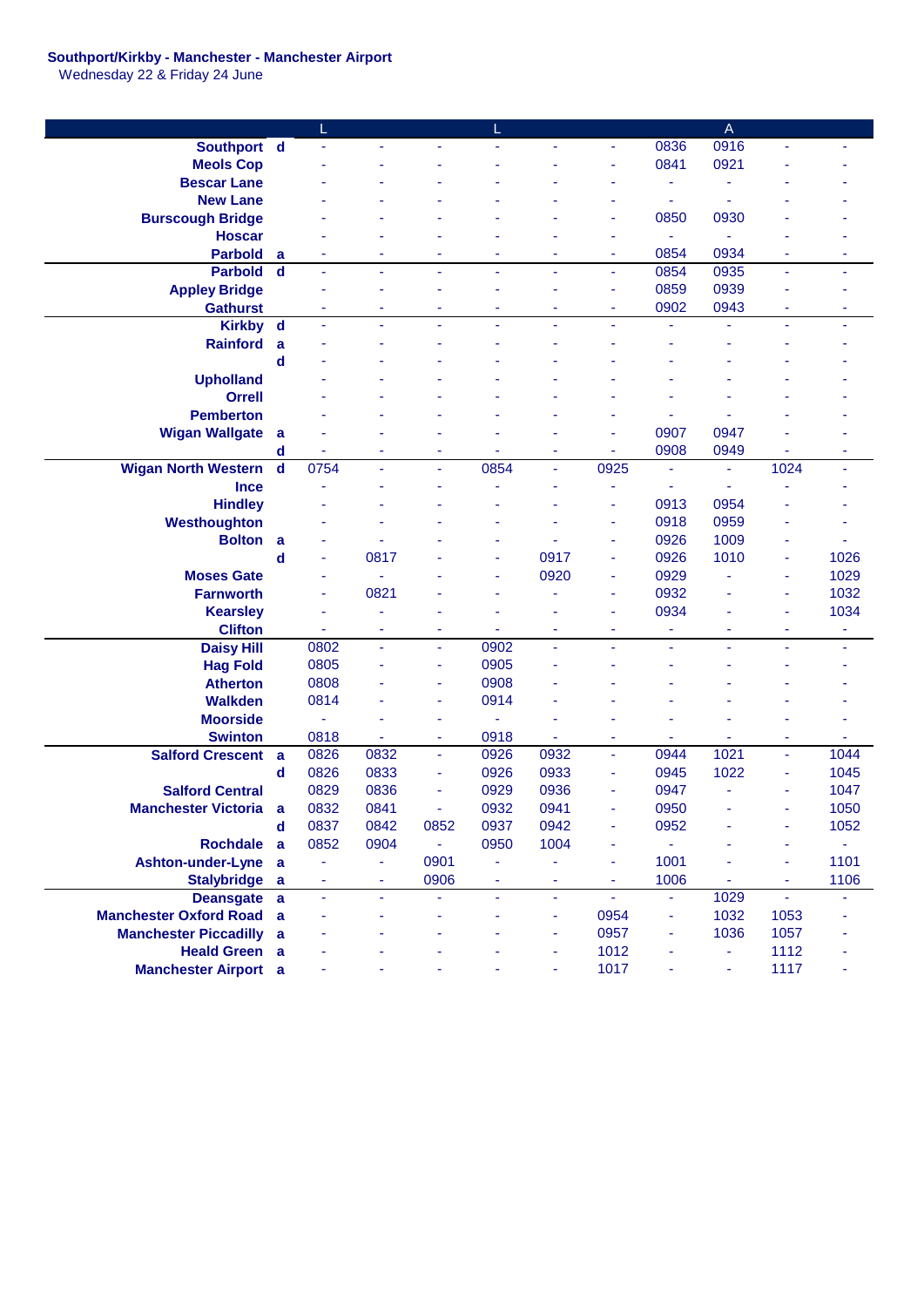|                               |             | $\overline{\mathsf{N}}$  | A    |                |                          |                | $\overline{N}$ | A                        |                | $\mathsf A$ |                |
|-------------------------------|-------------|--------------------------|------|----------------|--------------------------|----------------|----------------|--------------------------|----------------|-------------|----------------|
| Southport d                   |             | $\omega$                 | 1016 | ä,             | ÷                        | 1036           | Ξ              | 1116                     | 1131           | 1216        | ä,             |
| <b>Meols Cop</b>              |             | ä,                       | 1021 |                |                          | 1041           | ٠              | 1121                     | 1136           | 1221        |                |
| <b>Bescar Lane</b>            |             | ÷                        |      |                |                          | ä,             |                | ä,                       | 1141           | ÷,          |                |
| <b>New Lane</b>               |             | ä,                       | ä,   |                |                          |                |                | ä,                       | 1145           | ä,          |                |
| <b>Burscough Bridge</b>       |             | ۰                        | 1030 |                |                          | 1050           |                | 1130                     | 1148           | 1230        |                |
| <b>Hoscar</b>                 |             | ÷                        |      |                | ٠                        |                | ٠              | ÷                        | 1151           | ä,          |                |
| <b>Parbold</b>                | a           | ٠                        | 1034 |                | ÷                        | 1054           | ٠              | 1134                     | 1154           | 1234        | ٠              |
| <b>Parbold</b>                | $\mathbf d$ | $\omega$                 | 1035 | ä,             | $\blacksquare$           | 1054           | ä,             | 1135                     | 1154           | 1235        | Ξ              |
| <b>Appley Bridge</b>          |             | ä,                       | 1039 |                | ÷                        | 1059           |                | 1139                     | 1159           | 1239        |                |
| <b>Gathurst</b>               |             | ä,                       | 1043 |                |                          | 1102           |                | 1143                     | 1202           | 1243        | ٠              |
| <b>Kirkby</b>                 | $\mathbf d$ | 0953                     | ä,   |                |                          | ä,             | 1040           | ä,                       |                |             | $\blacksquare$ |
| <b>Rainford</b>               | a           | 1001                     | ä,   |                |                          | ä,             | 1048           | ä,                       |                |             |                |
|                               | $\mathbf d$ | 1001                     |      |                |                          | ÷              | 1050           |                          |                |             |                |
| <b>Upholland</b>              |             | 1005                     |      |                |                          | ÷              | 1054           |                          |                |             |                |
| <b>Orrell</b>                 |             | 1009                     |      |                |                          | $\blacksquare$ | 1058           |                          |                |             |                |
| <b>Pemberton</b>              |             | 1014                     |      |                |                          | ä,             | 1107           | ÷                        |                |             |                |
| <b>Wigan Wallgate</b>         | a           | 1018                     | 1047 |                |                          | 1107           | 1112           | 1147                     | 1207           | 1247        |                |
|                               | d           | 1020                     | 1049 | ٠              | ٠                        | 1108           | 1120           | 1149                     | 1208           | 1249        | ٠              |
| <b>Wigan North Western</b>    | $\mathbf d$ | $\omega$                 | ÷,   | 1053           | 1118                     | ä,             | ÷.             | ä,                       | $\blacksquare$ | ÷,          | 1253           |
| <b>Ince</b>                   |             | 1023                     |      |                |                          | ÷              | 1123           | ä,                       |                | ä,          |                |
| <b>Hindley</b>                |             | 1027                     | 1054 |                |                          | 1113           | 1127           | 1154                     | 1213           | 1254        |                |
| Westhoughton                  |             | ÷,                       | 1059 |                |                          | 1118           | ä,             | 1159                     | 1218           | 1259        |                |
| <b>Bolton</b>                 | a           |                          | 1109 |                | ÷                        | 1126           |                | 1210                     | 1226           | 1310        |                |
|                               | d           | ÷                        | 1110 |                |                          | 1126           |                | 1210                     | 1226           | 1311        |                |
| <b>Moses Gate</b>             |             |                          |      |                | ÷                        | 1129           |                | $\overline{\phantom{a}}$ | 1229           |             |                |
| <b>Farnworth</b>              |             |                          |      |                | ٠                        | 1132           |                | ä,                       | 1232           |             |                |
| <b>Kearsley</b>               |             |                          | ۳    |                | ÷                        | 1134           |                | ä,                       | 1234           | ä,          |                |
| <b>Clifton</b>                |             |                          | ä,   |                | ä,                       | ÷              |                | ä,                       | ۰              | ä,          |                |
| <b>Daisy Hill</b>             |             | 1031                     | ä,   | 1102           | ÷.                       | Ξ              | 1131           | ä,                       | ä,             | ä,          | 1302           |
| <b>Hag Fold</b>               |             | 1034                     | Ξ    | 1105           |                          | ٠              | 1134           | ÷                        | ٠              | ä,          | 1305           |
| <b>Atherton</b>               |             | 1037                     | ÷    | 1108           |                          | ٠              | 1137           |                          |                | ä,          | 1308           |
| <b>Walkden</b>                |             | 1043                     | ÷    | 1114           |                          | ÷              | 1143           |                          |                | ÷           | 1314           |
| <b>Moorside</b>               |             | 1046                     | ä,   |                |                          | ÷              | 1146           |                          |                | ÷           |                |
| <b>Swinton</b>                |             | 1049                     | ä,   | 1118           |                          | ä,             | 1149           | ä,                       |                | ä,          | 1318           |
| <b>Salford Crescent</b>       | a           | 1056                     | 1121 | 1126           | $\overline{\phantom{a}}$ | 1144           | 1156           | 1221                     | 1244           | 1322        | 1326           |
|                               | d           | 1057                     | 1122 | 1126           | ä,                       | 1145           | 1157           | 1222                     | 1245           | 1322        | 1326           |
| <b>Salford Central</b>        |             | 1059                     | ä,   | 1129           |                          | 1148           | 1200           | ä,                       | 1247           | ä,          | 1329           |
| <b>Manchester Victoria</b>    | a           | 1102                     | ä,   | 1132           |                          | 1151           | 1203           | ä,                       | 1250           | ä,          | 1332           |
|                               | $\mathbf d$ | 1104                     | Ξ    | 1134           | ÷                        | 1152           | 1204           | ä,                       | 1252           | ä,          | 1337           |
| Rochdale a                    |             | 1120                     | ä,   | 1151           | ä,                       | ä,             | 1220           | ä,                       | ÷.             | ä,          | 1350           |
| <b>Ashton-under-Lyne</b>      | a           | ۰                        | ÷    | ÷              | $\blacksquare$           | 1202           | ÷,             | ÷                        | 1301           | ä,          | ÷,             |
| <b>Stalybridge</b>            | a           | $\overline{\phantom{a}}$ | Ξ    | Ξ              | $\blacksquare$           | 1207           | ÷              | $\blacksquare$           | 1306           | $\omega$    | ٠              |
| <b>Deansgate</b>              | a           | ä,                       | 1129 | $\blacksquare$ | $\equiv$                 | ä,             | ä,             | 1229                     | Ξ              | 1329        | Ξ              |
| <b>Manchester Oxford Road</b> | a           | ٠                        | 1132 | ٠              | 1153                     | ä,             | ÷              | 1232                     | ٠              | 1332        |                |
| <b>Manchester Piccadilly</b>  | a           | ۰                        | 1136 | ÷              | 1157                     |                | ÷              | 1236                     | ۰              | 1336        |                |
| <b>Heald Green a</b>          |             |                          | ۰    | ÷              | 1212                     |                |                |                          |                | ۰           |                |
| <b>Manchester Airport</b> a   |             | ä,                       | ä,   | ÷              | 1217                     |                |                | ÷                        | ÷              | Ξ           |                |
|                               |             |                          |      |                |                          |                |                |                          |                |             |                |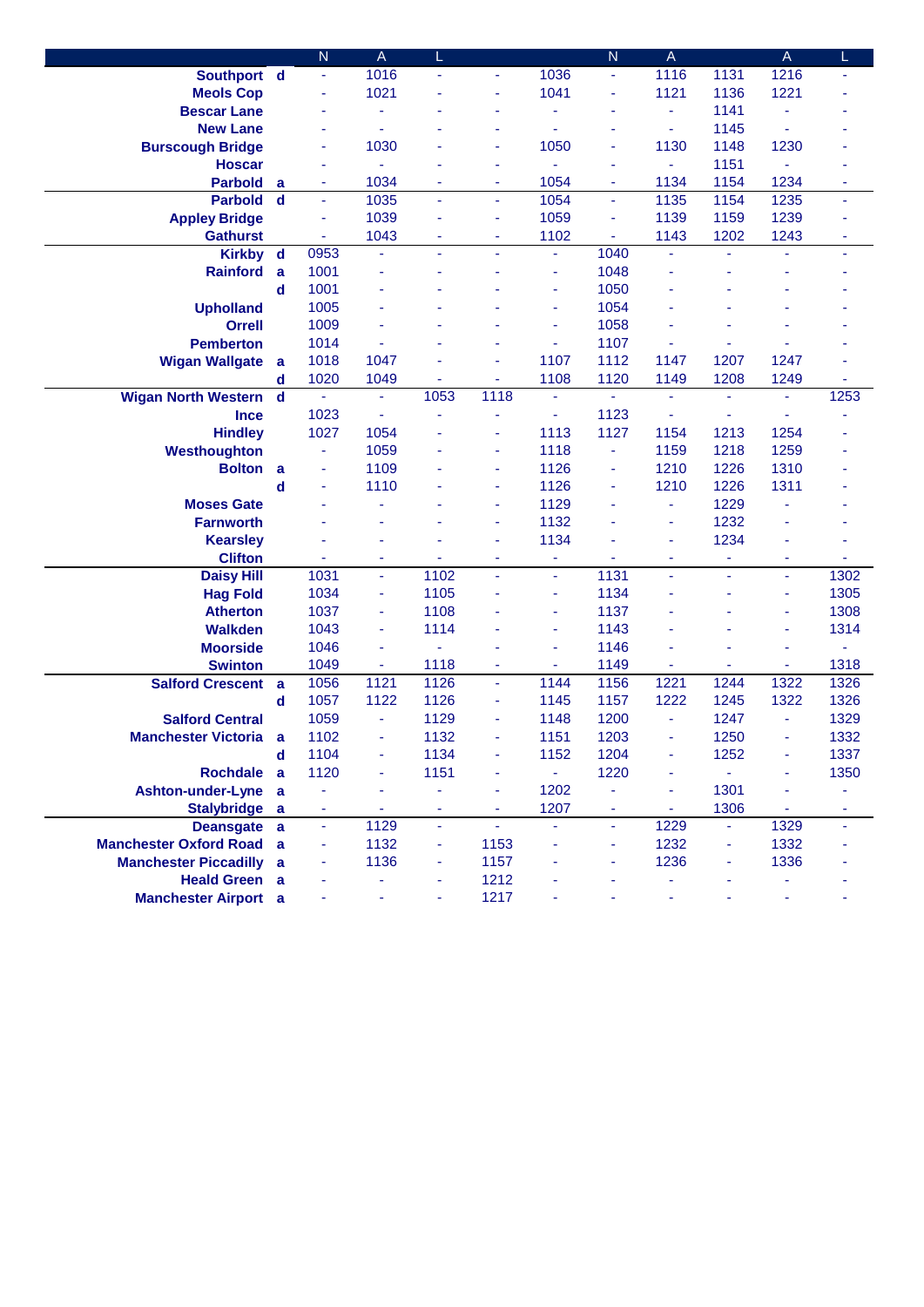|                                                               |                  |                | N              | L                   |                          |                | $\overline{N}$ | $\mathsf A$ |                |                  | $\mathsf{N}$   |
|---------------------------------------------------------------|------------------|----------------|----------------|---------------------|--------------------------|----------------|----------------|-------------|----------------|------------------|----------------|
| Southport d                                                   |                  | 1236           | ä,             | ä,                  | ÷                        | 1331           | Ξ              | 1415        | Ξ              | 1436             | ٠              |
| <b>Meols Cop</b>                                              |                  | 1241           | ä,             |                     | $\blacksquare$           | 1336           | ä,             | 1420        | ä,             | 1441             |                |
| <b>Bescar Lane</b>                                            |                  | ä,             |                |                     | ÷                        | 1341           |                | ä,          | ä              | ä,               |                |
| <b>New Lane</b>                                               |                  | ä              |                |                     |                          | 1345           |                | ä,          |                | ä,               |                |
| <b>Burscough Bridge</b>                                       |                  | 1250           |                |                     | $\blacksquare$           | 1348           | ä,             | 1429        | ä,             | 1450             |                |
| <b>Hoscar</b>                                                 |                  | ÷,             | ٠              |                     | $\blacksquare$           | 1351           |                | ä,          | ٠              | ä,               |                |
| <b>Parbold</b>                                                | a                | 1254           | ۰              | ٠                   | ٠                        | 1354           | ۰              | 1433        | ٠              | 1454             | ٠              |
| <b>Parbold</b>                                                | d                | 1254           | $\blacksquare$ | ٠                   | $\overline{\phantom{a}}$ | 1354           | ä,             | 1434        | $\blacksquare$ | 1454             | $\blacksquare$ |
| <b>Appley Bridge</b>                                          |                  | 1259           | ä,             |                     | $\blacksquare$           | 1359           | ä,             | 1438        | ÷              | 1459             |                |
| <b>Gathurst</b>                                               |                  | 1302           | ä,             | ä,                  | ä,                       | 1402           |                | 1442        | Ξ              | 1502             |                |
| <b>Kirkby</b>                                                 | $\mathbf d$      | $\omega$       | 1253           | ä,                  | ÷.                       | ä,             | 1353           | ä,          | ÷,             | $\blacksquare$   | 1435           |
| <b>Rainford</b>                                               | a                | ÷              | 1301           |                     |                          | ÷              | 1401           | ä,          | ٠              | ä,               | 1443           |
|                                                               | $\mathbf d$      | ä,             | 1301           |                     |                          | ä,             | 1401           | ä,          |                | ä,               | 1443           |
| <b>Upholland</b>                                              |                  | ä,             | 1305           |                     |                          | ä,             | 1405           |             |                | ä,               | 1447           |
| <b>Orrell</b>                                                 |                  | ä,             | 1309           |                     |                          | $\blacksquare$ | 1409           |             |                | ä,               | 1451           |
| <b>Pemberton</b>                                              |                  | $\blacksquare$ | 1314           |                     |                          | ä,             | 1414           | ä,          |                | $\blacksquare$   | 1507           |
| <b>Wigan Wallgate</b>                                         | a                | 1307           | 1318           |                     |                          | 1407           | 1418           | 1446        |                | 1507             | 1512           |
|                                                               | d                | 1308           | 1320           | $\blacksquare$      | $\overline{\phantom{a}}$ | 1408           | 1420           | 1448        | ۰              | 1508             | 1520           |
| <b>Wigan North Western</b>                                    | $\mathbf d$      | ä,             |                | 1353                | 1424                     |                |                | ä,          | 1524           | $\omega$         | ä,             |
| <b>Ince</b>                                                   |                  | $\blacksquare$ | 1323           | ä,                  | ä,                       | ۰              | 1423           | ä,          |                | ٠                | 1523           |
| <b>Hindley</b>                                                |                  | 1313           | 1327           |                     | ÷                        | 1413           | 1427           | 1453        | ÷              | 1513             | 1527           |
| Westhoughton                                                  |                  | 1318           |                |                     | ÷                        | 1418           | ä,             | 1458        | ÷              | 1518             |                |
| <b>Bolton</b>                                                 |                  | 1326           |                |                     |                          | 1426           |                | 1509        | ÷              | 1526             |                |
|                                                               | a<br>$\mathbf d$ | 1326           |                |                     | ٠                        | 1426           |                | 1510        | ÷              | 1526             |                |
| <b>Moses Gate</b>                                             |                  | 1329           |                |                     | ٠                        | 1429           |                |             | ٠              | 1529             |                |
| <b>Farnworth</b>                                              |                  | 1332           |                |                     | ÷                        | 1432           |                |             | ä,             | 1532             |                |
|                                                               |                  | 1334           | L              |                     | $\blacksquare$           | 1434           |                |             | ÷              | 1534             |                |
| <b>Kearsley</b>                                               |                  | ä,             | ä,             |                     | $\blacksquare$           |                |                |             |                |                  |                |
| <b>Clifton</b>                                                |                  | ä,             | 1331           | 1402                | $\blacksquare$           | ÷<br>ä,        | 1431           | ٠<br>ä,     | ٠<br>÷.        | ÷<br>ä,          | 1531           |
| <b>Daisy Hill</b>                                             |                  | ٠              | 1334           | 1405                |                          | ٠              | 1434           | ÷           |                | ä,               | 1534           |
| <b>Hag Fold</b><br><b>Atherton</b>                            |                  | ÷              | 1337           | 1408                |                          | ٠              | 1437           | ÷           |                | ä,               | 1537           |
| <b>Walkden</b>                                                |                  | ÷,             | 1343           | 1414                |                          | ÷              | 1443           | ÷           |                | ä,               | 1543           |
|                                                               |                  | ÷              | 1346           | ä,                  |                          | ÷              | 1446           |             |                | ä,               | 1546           |
| <b>Moorside</b><br><b>Swinton</b>                             |                  | ÷              | 1349           | 1418                | $\blacksquare$           | ÷              | 1449           | ÷           | ٠              | ÷                | 1549           |
| <b>Salford Crescent</b>                                       |                  | 1344           | 1356           | 1426                | $\blacksquare$           | 1444           | 1456           | 1521        | ä,             | 1544             | 1556           |
|                                                               | a<br>d           | 1345           | 1357           | 1426                | ä,                       | 1445           | 1457           | 1522        | ÷              | 1545             | 1557           |
| <b>Salford Central</b>                                        |                  | 1347           | 1359           | 1429                |                          | 1447           | 1459           |             | ä,             |                  | 1559           |
| <b>Manchester Victoria</b>                                    | a                | 1350           | 1402           | 1432                |                          | 1450           | 1502           | ä,          | ÷              | 1547<br>1550     | 1602           |
|                                                               | $\mathbf d$      | 1352           | 1404           | 1436                | ä,                       | 1452           |                |             |                |                  |                |
| <b>Rochdale</b>                                               |                  | $\blacksquare$ | 1420           | 1450                | ä,                       | ä,             | 1504<br>1520   |             | ä,<br>ä,       | 1552<br>$\omega$ | 1604<br>1618   |
|                                                               | a                | 1401           |                | ٠                   | ÷                        | 1501           | ÷              |             | Ξ              | 1601             |                |
| <b>Ashton-under-Lyne</b><br>Stalybridge a                     | a                | 1406           | ۳<br>ä,        | ÷,                  | ä,                       | 1506           | ä,             | ÷.          | $\blacksquare$ | 1606             | ۰<br>٠         |
|                                                               |                  | ÷,             | $\omega$       | $\blacksquare$      | ÷.                       | ÷.             | ÷.             | 1529        | ÷.             | ÷,               |                |
| Deansgate a                                                   |                  |                | ÷              |                     | 1453                     | ä,             |                | 1532        | 1553           |                  | ÷              |
| <b>Manchester Oxford Road</b><br><b>Manchester Piccadilly</b> | a                | ÷,<br>۰        |                | $\blacksquare$<br>÷ | 1457                     | ÷              | ÷,<br>Ξ        | 1536        | 1557           |                  |                |
|                                                               | a                |                |                |                     |                          |                |                |             | 1612           |                  |                |
| <b>Heald Green a</b>                                          |                  |                |                | ×,                  | 1512                     |                |                | Ξ           |                |                  |                |
| <b>Manchester Airport</b> a                                   |                  |                |                | ÷                   | 1517                     | ۰              |                | Ξ           | 1617           | ÷                |                |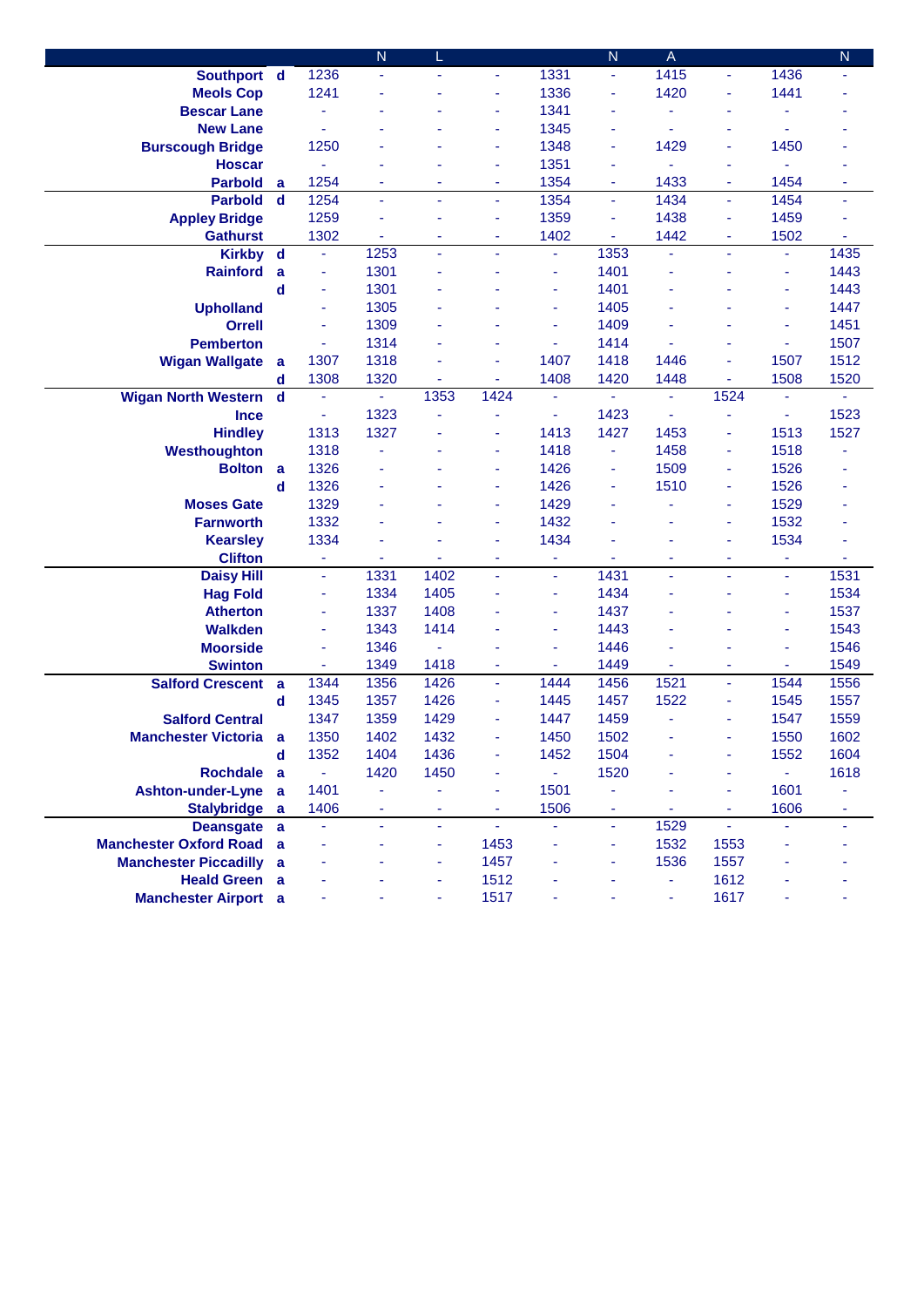|                               |             | $\mathsf A$ | L              |                |                  | $\mathsf{N}$   | $\mathsf A$    |                |      | $\mathsf{A}$   | L    |
|-------------------------------|-------------|-------------|----------------|----------------|------------------|----------------|----------------|----------------|------|----------------|------|
| Southport d                   |             | 1517        | Ξ              | ä,             | 1531             | $\blacksquare$ | 1615           | $\blacksquare$ | 1634 | 1715           | ٠    |
| <b>Meols Cop</b>              |             | 1522        | ä,             | ÷              | 1536             | ä,             | 1620           | ä,             | 1639 | 1720           |      |
| <b>Bescar Lane</b>            |             | ä,          |                | ä,             | 1541             | $\blacksquare$ | ä,             | $\blacksquare$ | ٠    | $\blacksquare$ |      |
| <b>New Lane</b>               |             |             |                | ÷              | 1545             | ÷              |                |                |      |                |      |
| <b>Burscough Bridge</b>       |             | 1531        |                | ÷              | 1548             | ÷              | 1629           | ÷              | 1648 | 1729           |      |
| <b>Hoscar</b>                 |             | ÷,          | ä,             | ÷              | 1551             | ٠              |                | ٠              |      | ä,             |      |
| <b>Parbold</b>                | a           | 1535        | ۰              | ٠              | 1554             | ٠              | 1633           | ۰              | 1652 | 1733           | ۰    |
| <b>Parbold</b>                | $\mathbf d$ | 1536        | ÷              | ٠              | 1554             | ÷              | 1633           | ÷              | 1652 | 1734           | ٠    |
| <b>Appley Bridge</b>          |             | 1540        | ٠              | ÷              | 1559             | ÷              | 1638           | ÷              | 1657 | 1738           |      |
| <b>Gathurst</b>               |             | 1544        | ÷              | ä,             | 1602             | ä,             | 1641           | ÷              | 1700 | 1742           | ÷    |
| <b>Kirkby</b>                 | $\mathbf d$ | ä,          | ä,             | $\blacksquare$ | $\omega$         | 1553           | ä,             | $\blacksquare$ |      | ä,             | ٠    |
| <b>Rainford</b>               | a           |             | ä,             |                | ä,               | 1601           |                |                |      |                |      |
|                               | d           |             |                |                | ä,               | 1601           |                |                |      |                |      |
| <b>Upholland</b>              |             |             |                |                | ä,               | 1605           |                |                |      |                |      |
| <b>Orrell</b>                 |             |             |                |                | ä,               | 1609           |                |                |      |                |      |
| <b>Pemberton</b>              |             |             |                |                | $\blacksquare$   | 1614           |                |                |      |                |      |
| <b>Wigan Wallgate</b>         | a           | 1548        |                | ä,             | 1607             | 1618           | 1646           | ä,             | 1705 | 1746           |      |
|                               | d           | 1550        | ÷              | ٠              | 1608             | 1620           | 1647           | $\blacksquare$ | 1706 | 1748           | ٠    |
| <b>Wigan North Western</b>    | $\mathbf d$ | ä,          | 1555           | 1623           | ä,               |                | ä,             | 1724           |      | ä,             | 1754 |
| <b>Ince</b>                   |             | ä,          | ä,             | ÷              | ä,               | 1623           |                | ÷              |      | 1751           |      |
| <b>Hindley</b>                |             | 1555        |                | ÷              | 1613             | 1627           |                | ä,             | 1712 | 1755           |      |
| Westhoughton                  |             | 1600        |                | ٠              | 1618             | ä,             | 1656           | ×              | 1716 | 1800           |      |
| <b>Bolton</b>                 | a           | 1609        |                | ä,             | 1626             |                | 1704           | ×              | 1725 | 1809           |      |
|                               | d           | 1610        |                | ä,             | 1626             | ÷              | 1710           | ÷              | 1726 | 1810           |      |
| <b>Moses Gate</b>             |             |             |                | ٠              | 1629             | $\sim$         |                | ÷              | 1729 |                |      |
| <b>Farnworth</b>              |             |             |                | ÷              | 1632             |                |                | ä,             | 1731 |                |      |
| <b>Kearsley</b>               |             |             |                | ÷              | 1634             |                |                | ä,             | 1733 |                |      |
| <b>Clifton</b>                |             |             |                | ٠              | ä,               |                |                | ٠              |      | ä,             |      |
| <b>Daisy Hill</b>             |             | ä,          | 1604           | ä,             | $\omega$         | 1631           | ä,             | $\blacksquare$ | ÷    | ä,             | 1803 |
| <b>Hag Fold</b>               |             | ÷           | 1607           |                | ä,               | 1634           |                |                |      | ä,             | 1806 |
| <b>Atherton</b>               |             | ٠           | 1610           |                | ÷                | 1637           |                |                |      | ä,             | 1809 |
| <b>Walkden</b>                |             | ۰           | 1616           |                | ä,               | 1643           |                |                |      | ä,             | 1815 |
| <b>Moorside</b>               |             | ä,          | ۰              |                | ä,               | 1646           |                |                |      | ٠              | ۰    |
| <b>Swinton</b>                |             | ٠           | 1620           | ÷              | Ξ                | 1649           |                | ٠              |      | ÷              | 1819 |
| <b>Salford Crescent</b>       | a           | 1621        | 1628           | Ξ              | 1644             | 1656           | 1721           | ä,             | 1744 | 1822           | 1827 |
|                               | d           | 1622        | 1628           | ÷              | 1645             | 1657           | 1722           | ×              | 1744 | 1822           | 1828 |
| <b>Salford Central</b>        |             | ä,          | 1632           | ÷              | 1647             | 1659           |                | $\blacksquare$ | 1747 | ä,             | 1831 |
| <b>Manchester Victoria</b>    | a           | ٠           | 1635           | ä,             | 1650             | 1702           |                | ÷,             | 1750 | ä,             | 1834 |
|                               | $\mathbf d$ | ٠           | 1637           | ٠              | 1652             | 1704           |                |                | 1752 | ä,             | 1837 |
| <b>Rochdale</b>               | a           | ٠           | 1650           | ä,             | $\omega_{\rm c}$ | 1720           |                |                | ÷.   | ä,             | 1850 |
| <b>Ashton-under-Lyne</b>      | a           | ÷           | Ξ              | ä,             | 1701             | ÷              |                | ÷              | 1801 | $\blacksquare$ | ÷    |
| Stalybridge a                 |             | ä,          | ÷              | Ξ              | 1706             | $\blacksquare$ | $\blacksquare$ | ä,             | 1806 | $\omega$       | ä,   |
| <b>Deansgate</b>              | a           | 1629        | ä,             | $\omega$       | $\omega$         | $\blacksquare$ | 1729           | $\omega$       | ٠    | 1829           | ٠    |
| <b>Manchester Oxford Road</b> | a           | 1632        | $\blacksquare$ | 1653           | ä,               | ٠              | 1732           | 1754           | ٠    | 1832           |      |
| <b>Manchester Piccadilly</b>  | a           | 1636        | ۰              | 1658           | ä,               | ÷              | 1736           | 1758           | ٠    | 1836           |      |
| <b>Heald Green</b> a          |             |             | ۰              | 1712           |                  | ÷              | $\blacksquare$ | 1813           |      | ÷              |      |
| <b>Manchester Airport</b> a   |             |             | ۰              | 1717           |                  |                | ä,             | 1818           |      | ä,             |      |
|                               |             |             |                |                |                  |                |                |                |      |                |      |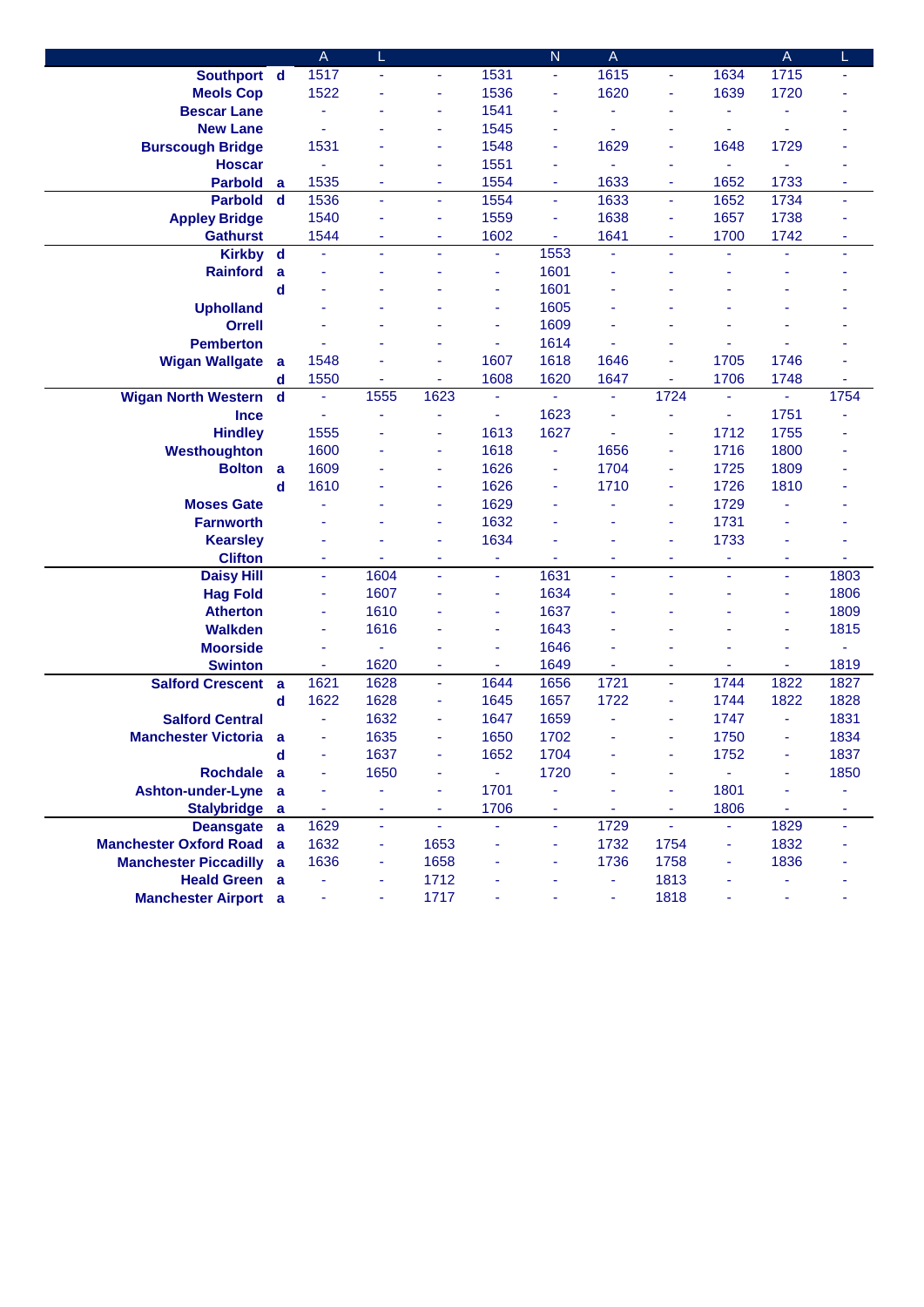|                                                               |                  |                | $\overline{N}$      | L                        |                | ${\sf N}$ |         |              |      |                          | ${\sf N}$      |
|---------------------------------------------------------------|------------------|----------------|---------------------|--------------------------|----------------|-----------|---------|--------------|------|--------------------------|----------------|
| Southport d                                                   |                  | 1731           | $\blacksquare$      | ä,                       | 1836           | ÷         | 1917    | ä,           |      |                          |                |
| <b>Meols Cop</b>                                              |                  | 1736           | ÷                   | ä,                       | 1841           | ä,        | 1922    |              |      |                          |                |
| <b>Bescar Lane</b>                                            |                  | 1741           |                     |                          |                |           |         |              |      |                          |                |
| <b>New Lane</b>                                               |                  | 1745           |                     | $\blacksquare$           | ä,             |           |         |              |      |                          |                |
| <b>Burscough Bridge</b>                                       |                  | 1748           |                     | $\blacksquare$           | 1850           | ۰         | 1931    |              |      |                          |                |
| <b>Hoscar</b>                                                 |                  | 1751           |                     | ٠                        | ä,             | ۰         |         |              |      |                          |                |
| <b>Parbold</b>                                                | a                | 1754           | ۰                   | ٠                        | 1854           | ۰         | 1935    | ۰            |      |                          |                |
| <b>Parbold</b>                                                | $\mathbf d$      | 1754           | ä,                  | ä,                       | 1854           | ÷         | 1936    | ÷            | ä,   | ä,                       | ä,             |
| <b>Appley Bridge</b>                                          |                  | 1759           | ä,                  | ÷                        | 1859           | ä,        | 1940    | ä,           |      |                          |                |
| <b>Gathurst</b>                                               |                  | 1802           |                     | ÷                        | 1902           | ä,        | 1944    | ÷            | ä,   |                          |                |
| <b>Kirkby</b>                                                 | $\mathbf d$      | ÷,             | 1740                | ä,                       | $\blacksquare$ | 1840      | ä,      | ä,           | ٠    |                          | 1945           |
| <b>Rainford</b>                                               | a                | ÷              | 1748                |                          | $\blacksquare$ | 1848      | ä       | ä,           | ä,   | ä,                       | 1953           |
|                                                               | $\mathbf d$      | ä,             | 1753                |                          | $\blacksquare$ | 1850      |         |              |      |                          | 1953           |
| <b>Upholland</b>                                              |                  | ä,             | 1757                |                          | $\blacksquare$ | 1854      |         |              |      | ä,                       | 1957           |
| <b>Orrell</b>                                                 |                  | ä,             | 1801                |                          | $\blacksquare$ | 1858      |         |              |      | ä,                       | 2001           |
| <b>Pemberton</b>                                              |                  | ä,             | 1808                |                          | $\blacksquare$ | 1908      |         |              |      | ä,                       | 2006           |
| <b>Wigan Wallgate</b>                                         | a                | 1807           | 1812                | ÷                        | 1907           | 1912      | 1948    |              |      | ÷                        | 2010           |
|                                                               | d                | 1808           | 1820                | $\overline{\phantom{a}}$ | 1908           | 1920      | 1950    | ä,           |      | ٠                        | 2019           |
| <b>Wigan North Western</b>                                    | $\mathbf d$      | ä,             | $\omega$            | 1853                     | ÷.             | ä,        | ä,      | 1954         | 2008 | 2027                     | ä,             |
| <b>Ince</b>                                                   |                  | ÷              | 1823                | ä,                       | $\blacksquare$ | 1923      |         | ۰            |      | ÷                        | 2022           |
| <b>Hindley</b>                                                |                  | 1813           | 1827                | ÷                        | 1913           | 1927      | 1955    | ٠            | 2013 |                          | 2026           |
| Westhoughton                                                  |                  | 1818           |                     | ÷                        | 1918           | ä,        | 2000    | ٠            | 2018 |                          |                |
| <b>Bolton</b>                                                 | a                | 1826           |                     | ÷                        | 1926           |           | 2009    | ۰            | 2025 |                          |                |
|                                                               | $\mathbf d$      | 1826           |                     | $\blacksquare$           | 1926           |           | 2010    | ÷            | 2026 |                          |                |
| <b>Moses Gate</b>                                             |                  | 1829           |                     | ä,                       | 1929           |           |         | ٠            | 2029 |                          |                |
| <b>Farnworth</b>                                              |                  | 1832           |                     | ä,                       | 1932           |           |         | ä,           | 2032 |                          |                |
|                                                               |                  | 1834           |                     | ÷                        | 1934           |           |         | ä,           | 2034 |                          |                |
| <b>Kearsley</b>                                               |                  | ä,             |                     | ä,                       | ÷              |           | ä       | ä,           |      | ä,                       |                |
| <b>Clifton</b>                                                |                  | ä,             | 1831                | 1902                     | $\omega$       | 1931      | ä,      | 2003         | ä,   | ä,                       | 2030           |
| <b>Daisy Hill</b>                                             |                  | ÷              | 1834                | 1905                     | $\blacksquare$ | 1934      | ÷       | 2006         |      | ä,                       | 2033           |
| <b>Hag Fold</b><br><b>Atherton</b>                            |                  | ÷,             | 1837                | 1908                     | ٠              | 1937      | ÷       | 2009         |      | ä,                       | 2036           |
| <b>Walkden</b>                                                |                  | ä,             | 1843                | 1914                     | ٠              | 1943      | ٠       | 2015         |      | ä,                       | 2042           |
| <b>Moorside</b>                                               |                  | ÷              | 1846                |                          | $\blacksquare$ | 1946      | ÷       |              |      | ٠                        | 2046           |
| <b>Swinton</b>                                                |                  | ä,             | 1849                | 1918                     |                | 1949      | ÷       | 2019         |      | ä,                       | 2049           |
| <b>Salford Crescent</b>                                       |                  | 1844           | 1856                | 1926                     | 1944           | 1956      | 2021    | 2027         | 2044 | $\overline{\phantom{a}}$ | 2056           |
|                                                               | a<br>$\mathbf d$ | 1845           | 1857                | 1926                     | 1945           | 1957      | 2021    | 2027         | 2045 | $\overline{\phantom{a}}$ | 2057           |
| <b>Salford Central</b>                                        |                  | 1847           | 1859                | 1929                     | 1947           | 1959      | 2024    | 2030         | 2047 |                          | 2100           |
| <b>Manchester Victoria</b>                                    | a                | 1850           | 1902                | 1932                     | 1950           | 2002      | 2027    | 2033         | 2050 |                          | 2103           |
|                                                               | $\mathbf d$      | 1853           |                     | 1936                     | 1952           | 2004      |         |              |      |                          |                |
| Rochdale a                                                    |                  | $\blacksquare$ | 1904<br>1920        | 1949                     | $\omega$       | 2020      | ٠<br>٠  | 2037<br>2050 | 2052 |                          | 2104<br>2117   |
|                                                               |                  | 1902           |                     |                          | 2001           |           |         |              | 2101 | ä,                       |                |
| <b>Ashton-under-Lyne</b>                                      | a                | 1907           | ÷<br>$\blacksquare$ | ÷<br>$\blacksquare$      | 2006           | ÷         | ٠<br>ä, | ÷<br>÷       | 2107 | Ξ                        | ÷<br>÷         |
| <b>Stalybridge</b>                                            | a                |                | ä                   | $\blacksquare$           | ä,             | ÷.        | ÷.      | ä,           | Ξ    | $\omega$                 |                |
| <b>Deansgate</b>                                              | $\mathbf{a}$     | ÷<br>ä,        |                     |                          |                |           |         | ä,           |      | 2054                     | $\blacksquare$ |
| <b>Manchester Oxford Road</b><br><b>Manchester Piccadilly</b> | a                |                |                     |                          |                |           |         |              | ٠    | 2058                     |                |
|                                                               | a                |                |                     |                          |                |           |         |              | ٠    |                          |                |
| <b>Heald Green a</b>                                          |                  |                |                     |                          |                |           |         |              | ÷    | 2115                     |                |
| <b>Manchester Airport</b> a                                   |                  |                |                     |                          |                |           |         |              |      | 2120                     |                |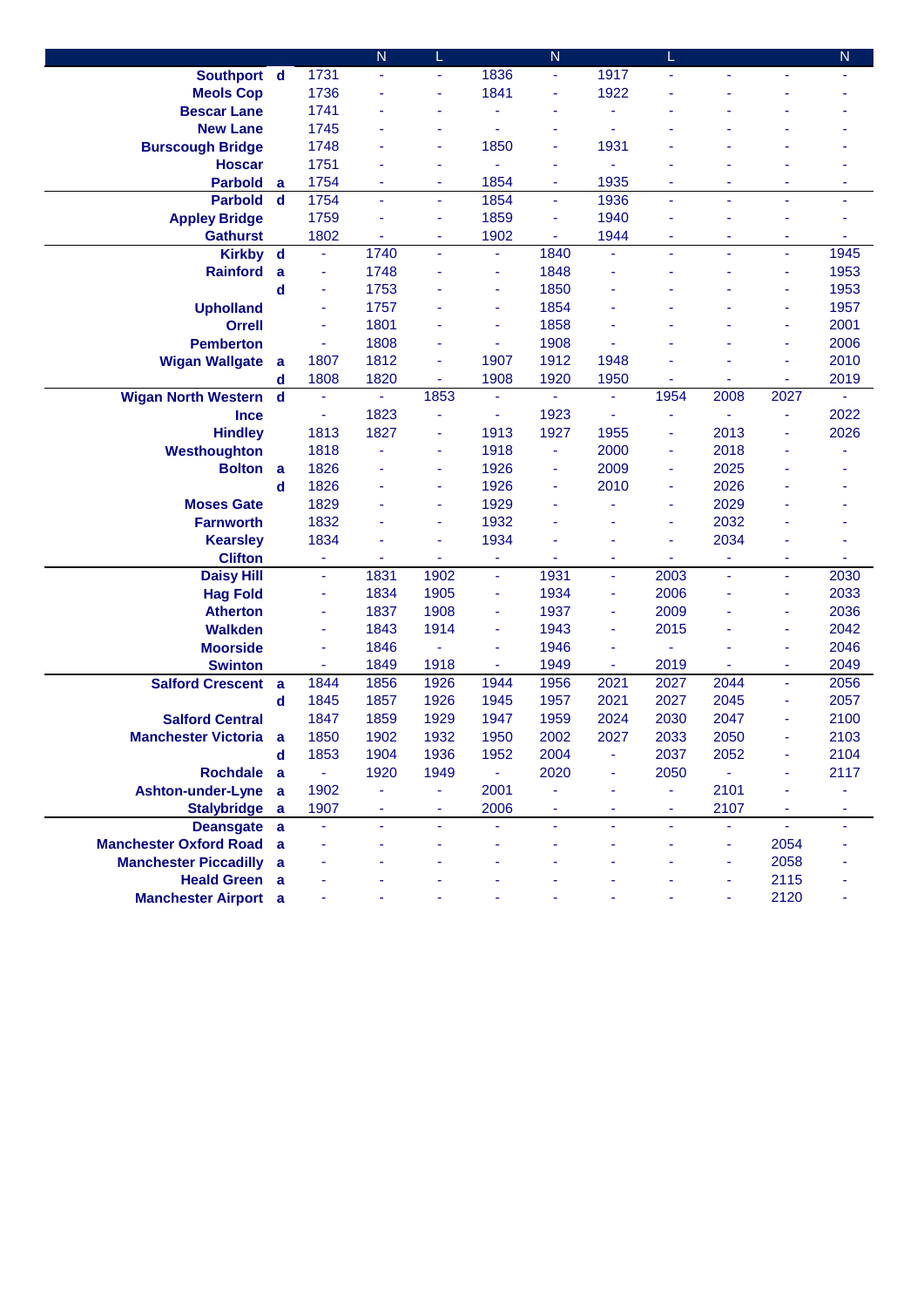|                                 |             |                |                |                | bus                      |           |                | bus                      |                |                          | bus       |
|---------------------------------|-------------|----------------|----------------|----------------|--------------------------|-----------|----------------|--------------------------|----------------|--------------------------|-----------|
|                                 |             |                |                | <b>WO</b>      | <b>WO</b>                | <b>FO</b> | <b>WO</b>      | WQ                       | FO.            | <b>WO</b>                | <b>WO</b> |
| Southport d                     |             | 2013           | ÷.             |                | ÷                        | ٠         | 2114           | ä,                       | 2114           |                          |           |
| <b>Meols Cop</b>                |             | 2018           |                |                |                          | ٠         | 2119           | ä,                       | 2119           |                          |           |
| <b>Bescar Lane</b>              |             | 2023           |                |                |                          |           |                | ۳                        |                |                          |           |
| <b>New Lane</b>                 |             | 2027           |                |                |                          |           | ٠              |                          |                |                          |           |
| <b>Burscough Bridge</b>         |             | 2030           |                |                |                          | ٠         | 2128           | ٠                        | 2128           |                          |           |
| <b>Hoscar</b>                   |             | 2033           |                |                |                          |           |                | ۰                        |                |                          |           |
| <b>Parbold</b>                  | a           | 2036           | ٠              |                |                          | ٠         | 2132           | ۰                        | 2132           |                          | ٠         |
| <b>Parbold</b>                  | $\mathbf d$ | 2037           | $\blacksquare$ | ä,             | ÷                        | ä,        | 2132           | Ξ                        | 2132           | $\blacksquare$           | ä,        |
| <b>Appley Bridge</b>            |             | 2041           |                |                |                          |           | 2137           | ä,                       | 2137           |                          |           |
| <b>Gathurst</b>                 |             | 2045           | ٠              | $\sim$         | ٠                        | ٠         | 2140           | ٠                        | 2140           | ٠                        | ٠         |
| <b>Kirkby</b>                   | $\mathbf d$ | ä,             | ä,             |                |                          | ä,        |                | ÷,                       |                | ä,                       | ä,        |
| <b>Rainford</b>                 | a           |                |                |                |                          |           |                |                          |                |                          |           |
|                                 | d           |                |                |                |                          |           |                |                          |                |                          |           |
| <b>Upholland</b>                |             |                |                |                |                          |           |                |                          |                |                          |           |
| <b>Orrell</b>                   |             |                |                |                |                          |           |                |                          |                |                          |           |
| <b>Pemberton</b>                |             |                |                |                |                          |           |                |                          |                |                          |           |
| <b>Wigan Wallgate</b>           | a           | 2049           |                |                |                          | ٠         | 2145           | ä,                       | 2145           |                          |           |
|                                 | d           | 2051           | ۰              | 2115           | ۰                        | 2115      | 2146           | ۰                        | 2146           | 2250                     | ٠         |
| <b>Wigan North Western</b>      | $\mathbf d$ | ä,             | 2055           | ä,             | $\overline{\phantom{a}}$ | ٠         | ä,             | ٠                        | ٠              | $\blacksquare$           | Ξ         |
| <b>Ince</b>                     |             |                | ä,             |                |                          |           |                | ä,                       |                |                          |           |
| <b>Hindley</b>                  |             | 2056           | ä,             | 2121           |                          | 2121      | 2152           | ä,                       | 2152           | 2256                     |           |
| Westhoughton                    |             | 2101           | ۰              | 2126           |                          | 2126      | 2156           | ۰                        | 2156           | 2300                     |           |
| <b>Bolton</b>                   | a           | 2109           | ä,             | 2134           | ٠                        | 2134      | 2204           | ٠                        | 2204           | 2308                     |           |
|                                 | d           | 2110           | ä,             | 2134           | ÷                        | 2134      | 2205           | ä,                       | 2205           | 2309                     |           |
| <b>Moses Gate</b>               |             | ä,             | ä,             | 2137           | $\overline{\phantom{a}}$ | 2137      | 2208           | ä,                       | 2208           |                          |           |
| <b>Farnworth</b>                |             |                | ä,             | 2139           | $\overline{\phantom{a}}$ | 2139      | 2210           | ä,                       | 2210           |                          |           |
| <b>Kearsley</b>                 |             |                | ä,             | 2141           | $\overline{\phantom{a}}$ | 2141      | 2212           | ä,                       | 2212           |                          |           |
| <b>Clifton</b>                  |             | ÷              | ä,             | ä,             |                          | ÷         | ä,             | ä,                       |                |                          |           |
| <b>Daisy Hill</b>               |             | $\blacksquare$ | 2104           | ä,             | ÷.                       | ٠         | ٠              | ÷,                       | $\blacksquare$ | ٠                        | ٠         |
| <b>Hag Fold</b>                 |             | ۰              |                |                |                          |           |                |                          |                |                          |           |
| <b>Atherton</b>                 |             | ۰              | 2108           |                |                          |           |                |                          |                |                          |           |
| <b>Walkden</b>                  |             | ä,             | 2114           |                |                          |           |                |                          |                |                          |           |
| <b>Moorside</b>                 |             |                |                |                |                          |           |                |                          |                |                          |           |
| <b>Swinton</b>                  |             | ä,             | ä,             |                |                          |           |                | ä,                       |                |                          | ÷         |
| <b>Salford Crescent</b>         | a           | 2121           | 2126           | 2152           | ٠                        | 2152      | 2222           | $\overline{\phantom{a}}$ | 2222           | 2321                     |           |
|                                 | $\mathbf d$ | 2122           | 2126           | 2154           |                          | 2154      | 2223           | ä,                       | 2223           | 2321                     |           |
| <b>Salford Central</b>          |             | 2124           | 2129           | 2159           |                          | 2159      | 2225           | L                        | 2225           | 2324                     |           |
| <b>Manchester Victoria</b>      | a           | 2127           | 2132           | 2202           | $\blacksquare$           | 2202      | 2228           | ÷                        | 2228           | 2327                     | ÷         |
|                                 | $\mathbf d$ | ä,             |                | ÷              | 2212                     | 2207      | $\blacksquare$ | 2237                     | 2234           | $\equiv$                 | 2337      |
| Rochdale a                      |             |                |                | ä,             | ÷.                       | ÷         | ٠              | ۳                        | ä,             | $\overline{\phantom{a}}$ |           |
| <b>Ashton-under-Lyne</b>        | a           |                |                | ä,             | 2236                     | 2217      | ٠              | 2305                     | 2243           | $\blacksquare$           | 0005      |
| <b>Stalybridge</b>              | a           | ٠              | ٠              | $\blacksquare$ | 2243                     | 2222      | $\blacksquare$ | 2312                     | 2248           | $\blacksquare$           | 0012      |
| Deansgate a                     |             | ä,             | ä,             | $\omega$       | ÷                        |           | ÷.             | ä,                       | ä,             | $\blacksquare$           |           |
| <b>Manchester Oxford Road a</b> |             |                |                |                |                          |           |                |                          |                |                          |           |
| <b>Manchester Piccadilly a</b>  |             |                |                |                |                          |           |                |                          |                |                          |           |
| <b>Heald Green</b> a            |             |                |                |                |                          |           |                |                          |                |                          |           |
| <b>Manchester Airport</b> a     |             |                |                |                |                          |           |                |                          |                |                          |           |